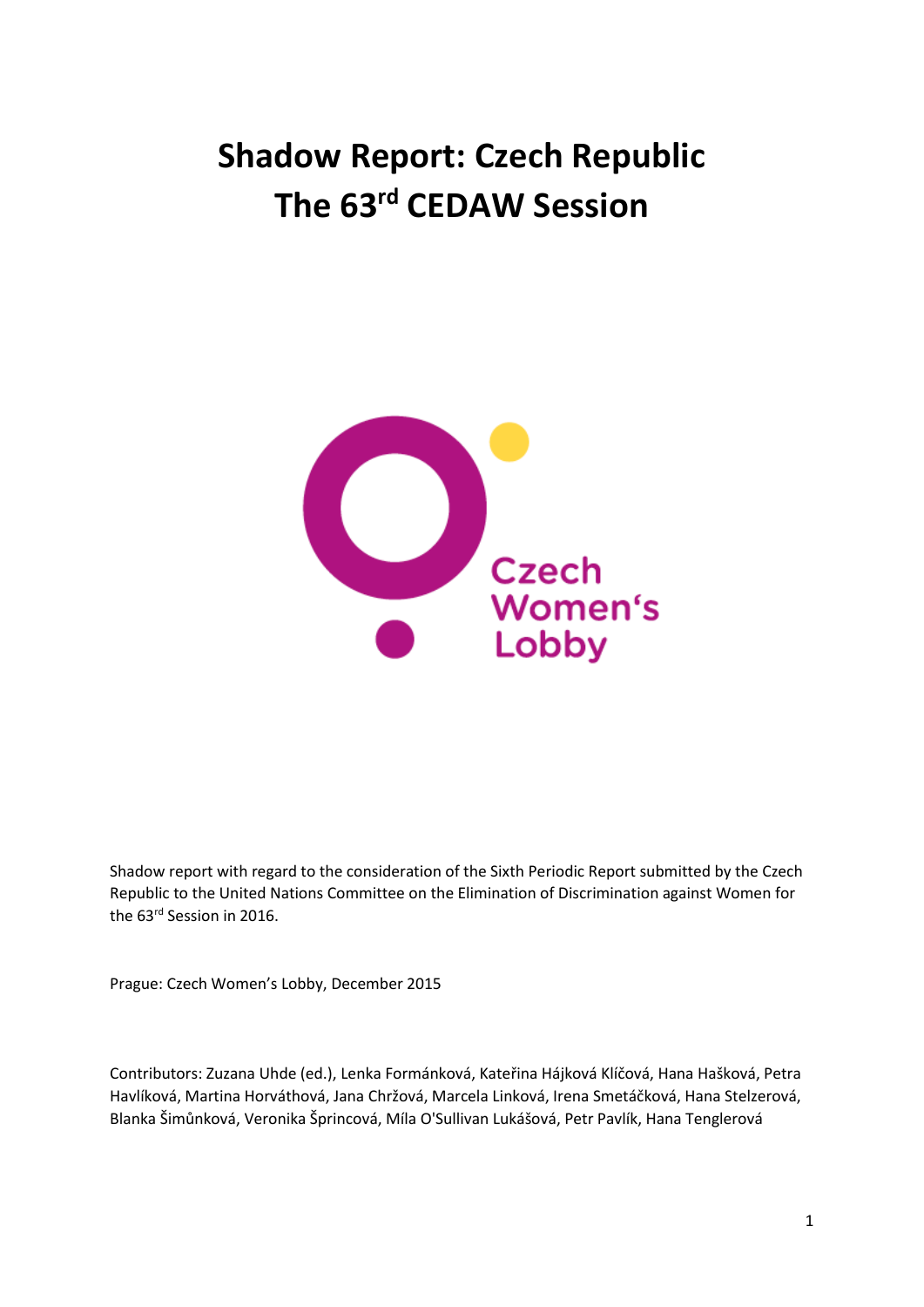## **CONTENT**

| 1.                                                                                             |                                                                                         |  |
|------------------------------------------------------------------------------------------------|-----------------------------------------------------------------------------------------|--|
| 2.                                                                                             |                                                                                         |  |
| 2.1.                                                                                           |                                                                                         |  |
| 3.                                                                                             |                                                                                         |  |
| 3.1.                                                                                           |                                                                                         |  |
| 3.2.                                                                                           |                                                                                         |  |
| 4.                                                                                             |                                                                                         |  |
| 5.                                                                                             |                                                                                         |  |
| 5.1.                                                                                           |                                                                                         |  |
| 6.                                                                                             |                                                                                         |  |
| 7.                                                                                             |                                                                                         |  |
| 7.1.                                                                                           | Under-representation of women in political decision-making bodies 9                     |  |
| 7.2.                                                                                           |                                                                                         |  |
| 7.3.                                                                                           |                                                                                         |  |
| 7.4.                                                                                           |                                                                                         |  |
|                                                                                                |                                                                                         |  |
| 8.1.                                                                                           | Representation of women in the EP, foreign diplomacy and international organisations    |  |
|                                                                                                |                                                                                         |  |
| 8.2.                                                                                           |                                                                                         |  |
| 8.3.                                                                                           |                                                                                         |  |
| 9.                                                                                             |                                                                                         |  |
| 9.1.                                                                                           | Discrimination against migrant women's children born out of wedlock whose fathers are   |  |
|                                                                                                |                                                                                         |  |
| 10.                                                                                            |                                                                                         |  |
| 10.1.                                                                                          |                                                                                         |  |
| 10.2.                                                                                          |                                                                                         |  |
| 10.3.                                                                                          | Discrimination against Roma in access to education and the role of Roma women 16        |  |
| 11.                                                                                            |                                                                                         |  |
| 11.1.                                                                                          |                                                                                         |  |
| 11.2.                                                                                          | Discrimination against Roma and specifically against Roma women in the labour           |  |
|                                                                                                |                                                                                         |  |
| Discrimination against migrants and specifically against women migrants in the labour<br>11.3. |                                                                                         |  |
|                                                                                                |                                                                                         |  |
| 12.                                                                                            |                                                                                         |  |
| 12.1.                                                                                          | Women's reproductive rights and discrimination against midwifery care 20                |  |
| 12.2.                                                                                          | Discrimination against migrants in access to healthcare insurance  20                   |  |
| 12.3.                                                                                          |                                                                                         |  |
| 12.4.                                                                                          | Discrimination against lesbian women living in registered partnership in access to      |  |
|                                                                                                |                                                                                         |  |
| 13.                                                                                            |                                                                                         |  |
| 13.1.                                                                                          | The lack of public child-care for pre-school age children and fathers' participation in |  |
|                                                                                                |                                                                                         |  |
| 13.2.                                                                                          | Feminization of poverty and risk of poverty for solo parents and elderly women 22       |  |
| 13.3.                                                                                          |                                                                                         |  |
| 13.4.                                                                                          | Discrimination against migrants and specifically against women migrants 23              |  |
| 14.                                                                                            |                                                                                         |  |
| 15.                                                                                            |                                                                                         |  |
| 16.                                                                                            |                                                                                         |  |
|                                                                                                |                                                                                         |  |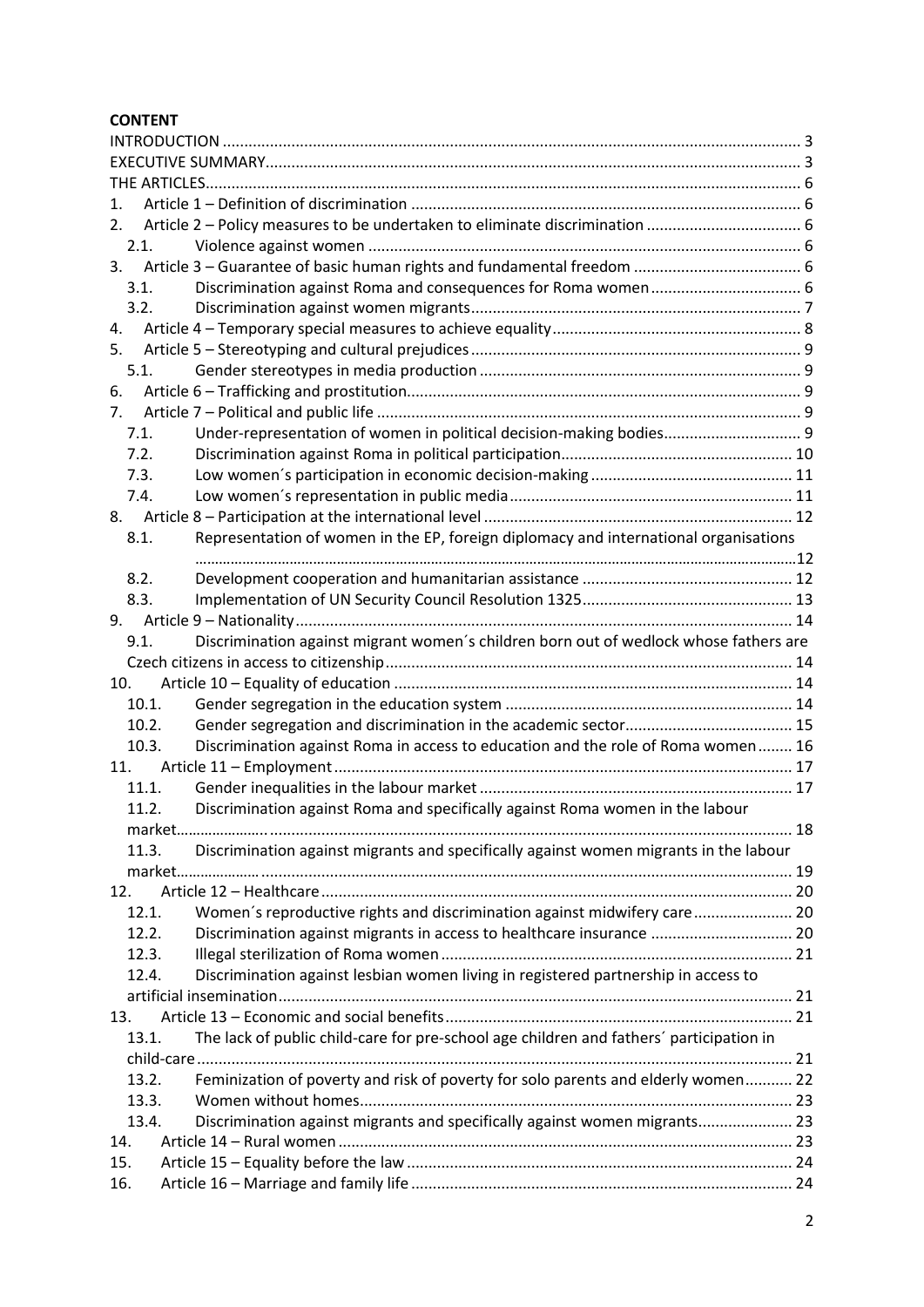#### <span id="page-2-0"></span>**INTRODUCTION**

The Czech Women's Lobby (CWL), as a network of 28 NGO's and academic institutions focusing on gender equality, submits this Shadow report with regard to the consideration of the Sixth Periodic Report submitted by the Czech Republic to the United Nations Committee on the Elimination of Discrimination against Women, under Article 18 of the United Nations Convention on the Elimination of All Forms of Discrimination against Women (hereafter "Convention"). The considered reporting period is from 1 August 2008 to 31 July 2014, with some exceptions where the relevant information is provided as of the end of 2015.

The Shadow report structures a number of human rights abuses, cases of discrimination, as well as inadequate or questionable laws, policies and practices in several areas pursuant to the Articles of the Convention. The submitted text is not comprehensive; it does not cover all the areas of the Convention. The Shadow report is submitted for the 63<sup>rd</sup> session of the United Nations Committee on the Elimination of Discrimination against Women.

#### <span id="page-2-1"></span>**EXECUTIVE SUMMARY**

In reporting period the Czech Women´s Lobby regards the following issues as the most pressing: continuing **discrimination against Roma population in general and Roma women** in particular (in access to education, affordable and decent housing, labour market, violation of their reproductive rights) and **migrant women** (in access to public health care insurance, violation of their rights in the labour market etc.); **persisting violence against women** and the lack of political willingness to address these issues (including domestic violence and prostitution-related violence); increasing **risk of poverty for women** (especially in cases of women headed solo-parent household – including transfers of poverty to children – and elderly women) and the **lack of affordable social housing** for poor families; violation of women´s **reproductive rights in obstetric care**; and last but not least the lack of specific measures to increase **women´s political and economic decision-making participation and representation**.

The Czech Republic is one of the remaining countries that have not yet signed the Council of Europe Convention on Preventing and Combating Violence against Women and Domestic Violence (so called Istanbul Convention). **See article 2.1 – Violence against women.**

Approximately half of the estimated number of Roma residing in the Czech Republic lives in conditions of social exclusion. In many respects Roma women face intersecting forms of discrimination as both women and members of the Roma ethnic minority. The Government of the Czech Republic lacks a clear concept of collecting statistical data on the socially excluded Roma population and on the multiple discrimination against Roma women. **See article 3.1 – Discrimination against Roma and consequences for Roma women.**

The Czech Republic has not signed the International Convention on the Protection of the Rights of All Migrant Workers and Members of Their Families adopted by the UN in 1990. Similarly the signature of the Convention Concerning Decent Work for Domestic Workers adopted by ILO in 2011 was dismissed during a debate in the Parliament of the Czech Republic. **See article 3.2 – Discrimination against women migrants.**

There is a large amount of sexist advertising in public space, including political campaigns by major political parties. **See article 5 – Stereotyping and cultural prejudices.**

Even though trafficking and prostitution have been given some attention, there is a lack of emphasis on the necessity to deal with related issues from the standpoint of assisting women in prostitution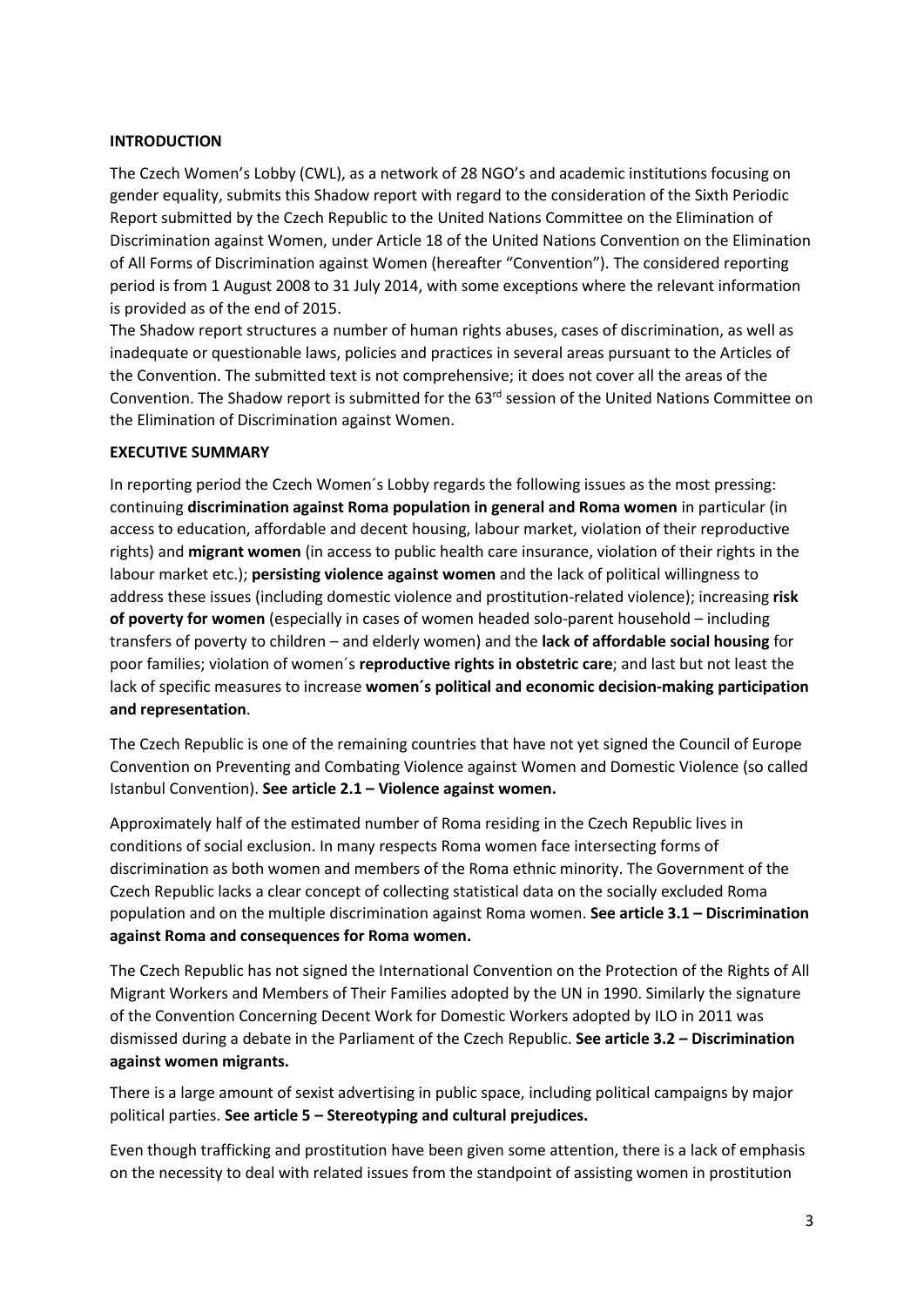and on providing sufficient long-term support for the 'exit' programmes. Moreover, the debates in the government and parliament fail to reflect the European Parliament resolution of 26 February 2014 on sexual exploitation and prostitution and its impact on gender equality. **See article 6 – Trafficking and prostitution.**

Czech political scene proves that the higher the decision making position is, the lower the representation of women. There is also discrimination against Roma in political participation. **See article 7 – Political and public life.**

The Czech Government has not yet systematically tackled gender equality in its Development Cooperation programs and activities and this is manifested in a deficiency of specialists, tools and implementing plan. Similarly, the Government´s engagement with the United Nations Security Council Resolution (UNSCR) 1325 on women, peace and security has remained marginal, lacking a national policy framework. **See article 8.2 and 8.3.**

The new legislation introduces discriminatory measures against the children of migrant women, who are born out of wedlock and whose fathers are Czech citizens, in their access to citizenship. **See article 9 – Nationality.**

The Czech Republic's education system suffers from several problems in the following areas: gender polarization of educational trajectories, unequal representation of women and men in teaching professions, a lack of gender perspective in curricula, and a lack of systematic effort to promote gender equality. In the academic sector, horizontal and vertical gender segregation remains, including differences in salaries between women and men.

Discrimination of Roma children in education system takes 3 main forms: 1) over-representation of Roma pupils in the so-called practical elementary schools (ie. primary schools for pupils with mild intellectual disability), 2) segregation of Roma in mainstream education and 3) other forms of differential treatment in mixed mainstream schools. **See article 10 – Equality in education.**

The existing gender inequality in the Czech labour market is characterized by a constantly wide gender pay gap (21.5% in 2013). Vertical segregation of the Czech labour market is constantly strong. The unemployment rate had an increasing trend since 2008, due to the impact of the economic crisis. Moreover, the measures taken within the active employment policy in the Czech Republic disregard the negative effects of part time jobs, which have become rather involuntary underemployment than a work-life balance tool. Women with small children are often employed with fixed term contracts (10.5 % of employed women compared to 7.4 % of men) or in other types of precarious jobs. These trends expanded in the aftermath of the economic crisis. Specific problems include discrimination against Roma (specifically against Roma women in the labour market), and discrimination against migrants (specifically against women migrants in the labour market). **See article 11 – Employment.**

Although the CEDAW committee highlighted already in 2010 deficiencies in the field of women's reproductive rights and called on the Czech Republic to remedy the situation, there have been no significant changes during the reporting period. The law proposal of the Minister for Human Rights, Equal Opportunities and Legislation for remedial measures in cases of illegal sterilization of Roma women has been disapproved by the Czech Government in September 2015. The Czech Republic has not taken measures to eliminate discrimination against migrants in access to public health insurance. This type of discrimination negatively affects women migrants especially in connection with pregnancy, childbirth and child care. **See article 12 – Healthcare and family planning.**

There has been a long-term deficiency in public child care institutions and the proportion of men on parental leave has remained minimal, without any significant changes. In the Czech Republic it is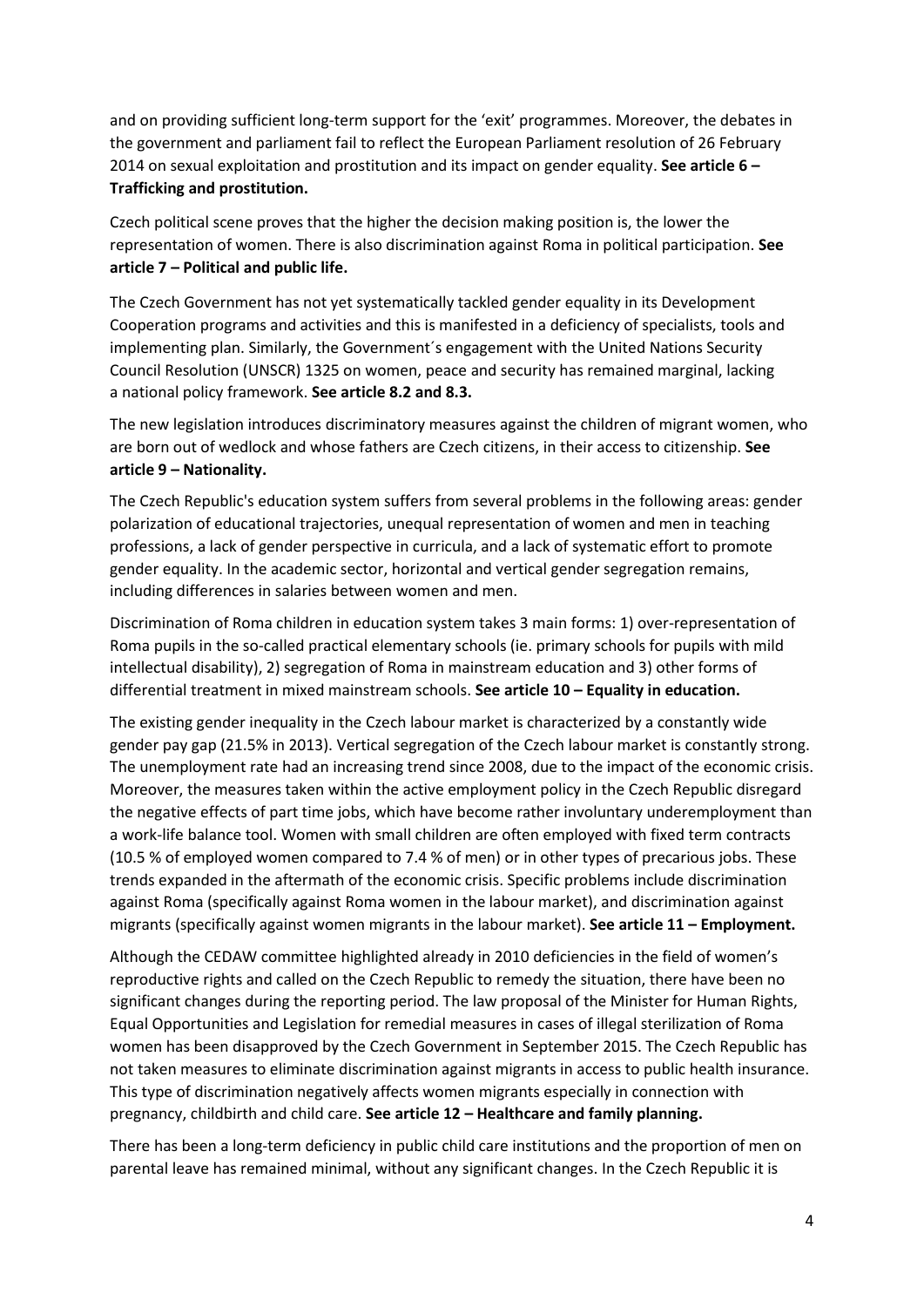women who are most at risk of poverty and social exclusion. One of the most endangered groups are solo mothers. Women face also higher probability of old age poverty. If we observe people living alone, in 2013 14.7% of women and 7% of men aged 65+ were at risk of poverty.

The Czech Republic needs to address the situation of people without homes, including adoption of gender specific measures to respond to the needs of women without homes. The proportion of women among people without homes is rising. Moreover, there is a lack of provision of social housing. Instead of addressing the problem of business with poverty via lodging housing at the expense of poor people and families, the government proposals further harm people without access to standard housing. **See article 13 – Economic and social benefits.**

Lack of public transport in the rural areas complicates not only commuting to work, access to lifelong education and prospects of increasing qualifications, but also the possibility of combining work and family. This in practice has a negative impact particularly on women and also complicates their access to health care centres and other services. **See article 14 – Rural women.**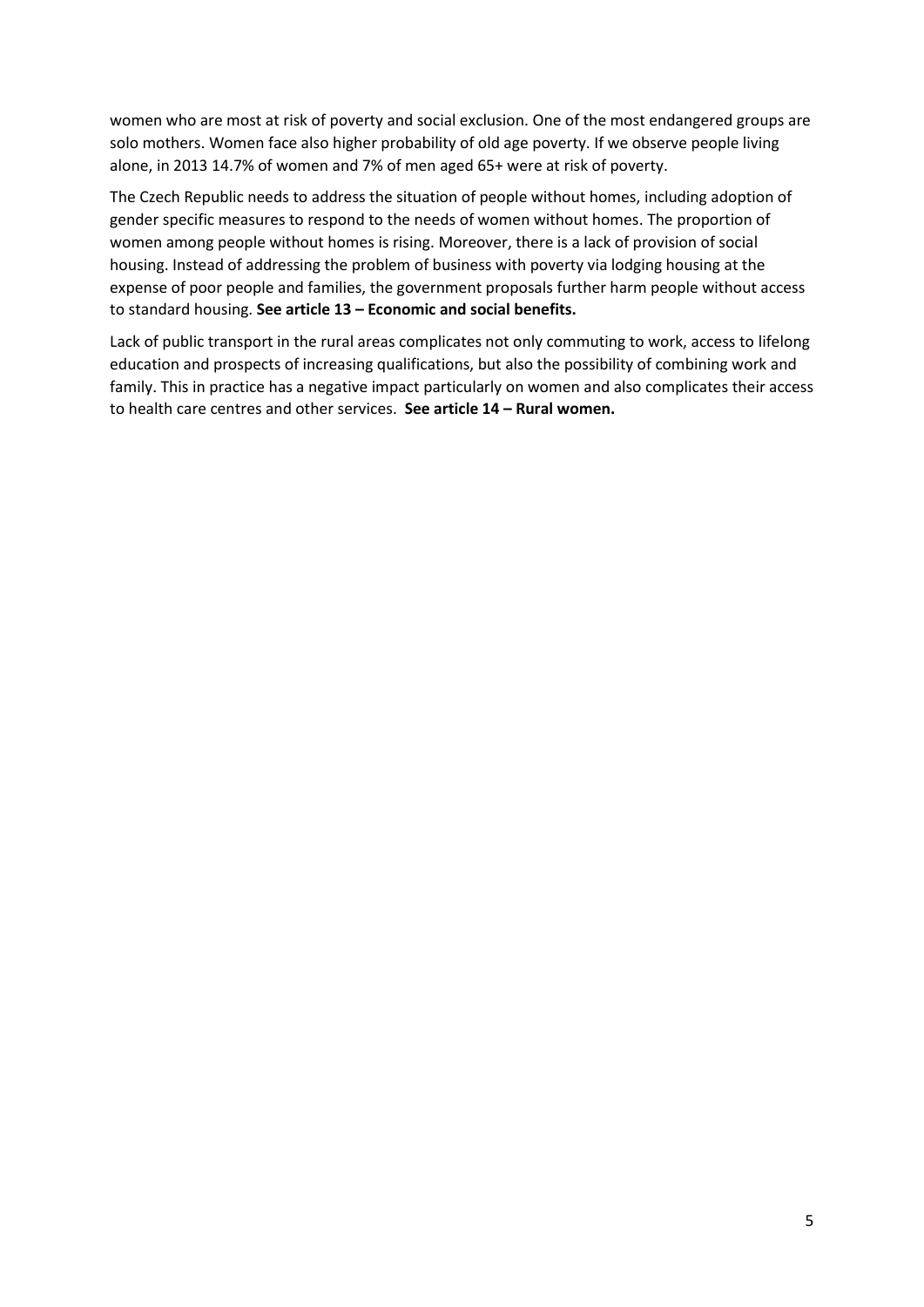## <span id="page-5-0"></span>**THE ARTICLES**

## <span id="page-5-1"></span>**1. Article 1 – Definition of discrimination**

Appropriately reported in the Sixth periodic report submitted by the Czech Republic.

## <span id="page-5-2"></span>**2. Article 2 – Policy measures to be undertaken to eliminate discrimination**

## <span id="page-5-3"></span>**2.1. Violence against women**

The Czech Republic is one of the few remaining countries that have not yet signed the Council of Europe Convention on Preventing and Combating Violence against Women and Domestic Violence (so called Istanbul Convention). The Governmental Council for Equal Opportunities of Women and Men adopted a resolution in its session dated 8 January 2013, which called for the commencement of ratification of the Council of Europe Convention on Preventing and Combating Violence against Women and Domestic Violence. The government of the Czech Republic responded to the call with resolution no. 348 of 15 May 2013, in which it imposed on the Ministry of Justice of the Czech Republic to prepare documents for signing the Istanbul Convention by 30 June 2014. Subsequently this date was postponed by the governmental resolution no. 930 of 12 November 2014 to 30 June 2015, however even this deadline was not kept. To this day, the Czech Government declared that the document will be signed in the first half of 2016 and it will be put to the vote in the Parliament by the first half of 2018.

There has been positive progress in the related legislation; however relevant laws do not deal with "gender-based violence". Despite partial positive steps, the below cannot be considered sufficient:

- Special training for police, of people providing service to victims of gender-based violence. These currently running programmes disregard the perspective of gender-based violence. Cases of professional lectures given by police officers within the domestic violence and the gender-based violence prevention programme continue to be larded with sexist remarks and victimizing approaches are not rare.
- Local accessibility of specialist services for victims of violence, including working with violent individuals.
- Long-term sustainability and stability of the service. This issue relates to the funding system especially in the cases of NGO providers. NGO's support in the field of gender-based violence is insufficient and recently it has been predominantly dependant on the European co-funding resources (ESF, EEA). Therefore it is difficult to secure long-term and continual support (duration of the service is influenced by grant deadlines or by determined maximum length of the project). In the case of co-funding from the state budget, the situation is no better: subsidies are provided only for one calendar year and with a delay of several months.

## <span id="page-5-4"></span>**3. Article 3 – Guarantee of basic human rights and fundamental freedom**

#### <span id="page-5-5"></span>**3.1. Discrimination against Roma and consequences for Roma women**

In 2012, the World Bank, UNDP and the European Union Agency for Fundamental Rights carried out a survey named *The Situation of Roma in 11 Member States*, which compared the Roma and non-Roma population. This report shows that there are 10 to 12 million Roma living in the EU, making the community Europe's largest minority. In many countries, including the Czech Republic, they belong to marginalised groups; they often face social exclusion, poverty and anti-Gypsyism. They have poorer access to housing and services and they show poorer health conditions in comparison to the majority of the population. They suffer from discrimination in respect to access to education and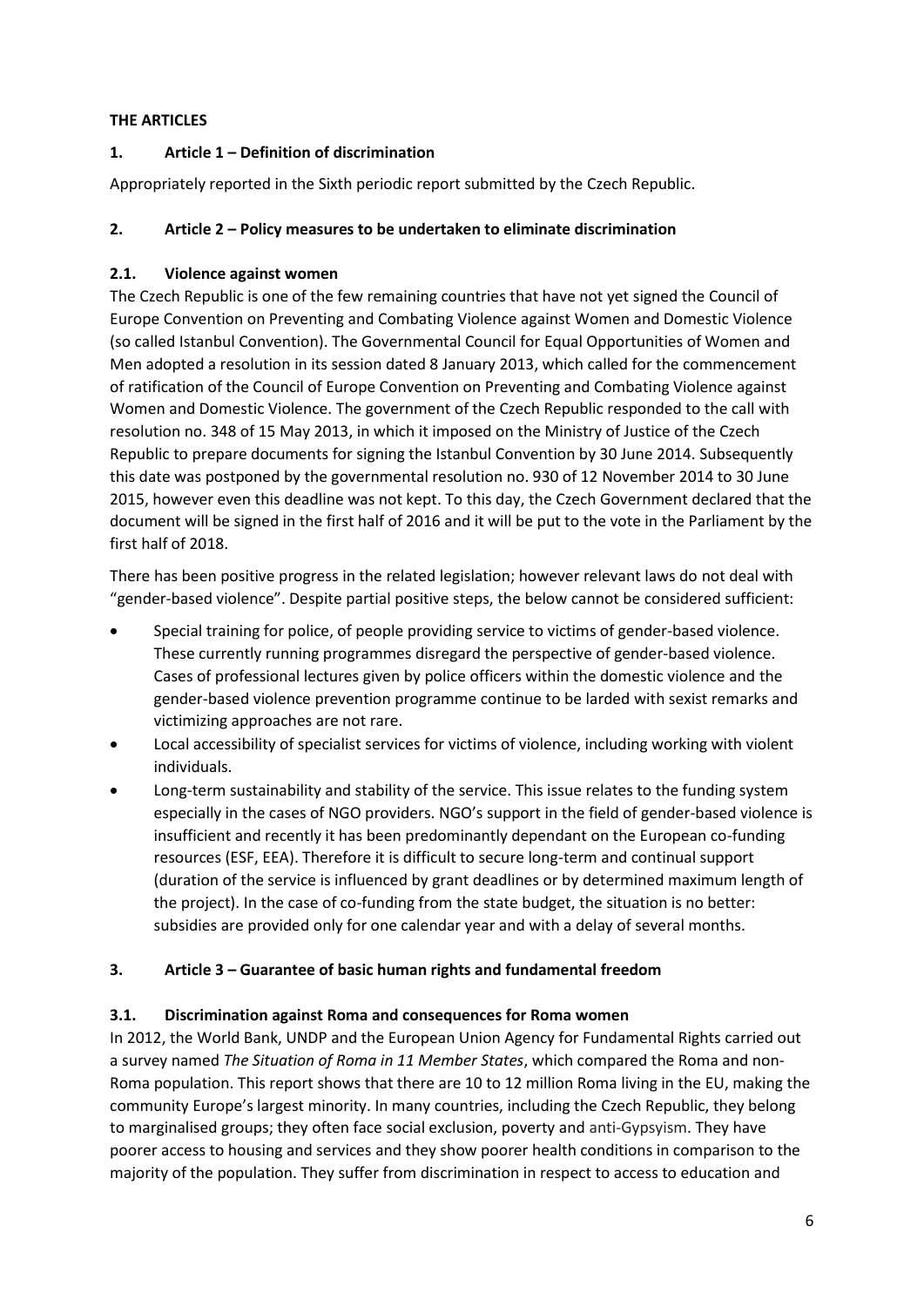employment and in the area of political representation. Their participation in the functioning of society is insufficient. In many respects, Roma women face multiple discrimination, as women and as members of the Roma ethnic minority. All Roma face prejudicial and stereotypical behavioural patterns regardless of their social status.<sup>1</sup> The Government of the Czech Republic lacks a clear concept for collecting statistical data on the socially excluded Roma population and the multiple discrimination against Roma women.

The Czech Government acknowledged in November 2014 that the Roma population continues to be victims of discrimination in their access to housing, education, medical care and the labour market. Yet, the practical steps to remedy this situation have not yet been proposed. In the annual Report on the situation of the Roma minority, the government also acknowledged the disproportionate representation of Roma children in practical schools (these schools are intended for children with the diagnosis of mild intellectual disability). **The Czech Republic has been criticized by the European Union and the UN Committee on Economic, Social and Cultural Rights. The European Commission launched infringement proceedings against the Czech Republic for breaking the European Union (EU) anti-discrimination legislation in response to the high number of Roma children unlawfully enrolled into practical schools**. See chapter 10.3 Discrimination against Roma in access to education.

**Approximately half of the estimated number of Roma residing in the Czech Republic lives in conditions of social exclusion.** These statistics represent about 80 000 to 100 000 people. Social exclusion means worsened access to institutions and services, i.e. assistance, exclusion from social networks and a deficiency or lack of social contacts outside of the socially excluded locality. 70 to 100% of people living in conditions of social exclusion are unemployed, usually have low qualifications, are dependent on the state welfare benefits, and live in poor housing conditions or in provisional dwellings. The conditions of social exclusion bring about deteriorated health, indebtedness and socio-pathological phenomena. Parents living in the conditions of social exclusion have limited or no access to pre-school education facilities.

#### <span id="page-6-0"></span>**3.2. Discrimination against women migrants**

**.** 

With respect to the rights of women migrants and elimination of any form of discrimination against them, the situation within the Czech legislation is still rather unsatisfactory. This is not only with regard to the absence of remedial measures in the form of adopting necessary laws, or the ratification of international treaties, but also with regard to adopting other laws that actually strengthen violation of the migrants' rights. Some aspects have already been emphasised by the Committee on the Elimination of Discrimination against Women in 2010, however this has not yet met a positive response.

**The Czech Republic has not signed the International** *Convention on the Protection of the Rights of All Migrant Workers and Members of Their Families* **adopted by the UN in 1990. Similarly the signature of the** *Convention Concerning Decent Work for Domestic Workers* **adopted by ILO in 2011 was dismissed during a debate in the Parliament of the Czech Republic**. Both of these international treaties would bolster the women migrants' status and would promote their rights in the Czech Republic. Although ratification of these conventions does not require fundamental changes in the Czech legislation, their adoption would strengthen the rights of migrants and their possibilities to enforce them. This is especially the case for people working in the shadow economy who are more

<sup>1</sup> European Union Agency for Fundamental Rights & UNDP. 2012. *The Situation of Roma in 11 EU member states. Survey results at a glance* [online]. Luxembourg: FRA, UNDP. [cit. 26. 6. 2014]. Available from: <fra.europa.eu/sites/default/files/fra\_uploads/2099-FRA-2012-Roma-at-a-glance\_EN.pdf>.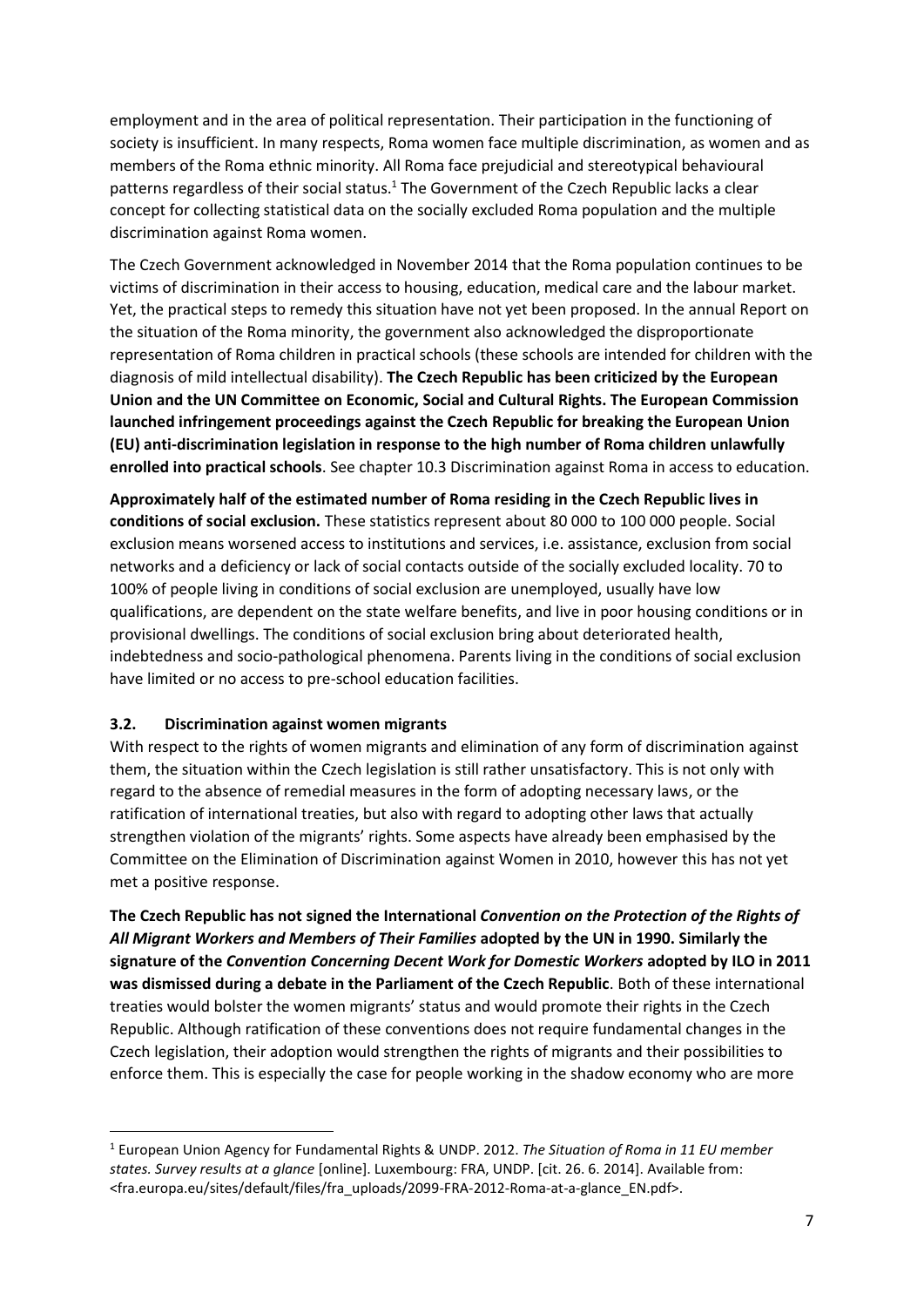vulnerable to discrimination, exploitation and abuse. This significantly concerns women, for example in the sphere of domestic work and other cleaning jobs.

Recent research argues there are thousands of migrant domestic workers in the Czech Republic<sup>2</sup>. Based on the research findings the authors estimate that about half of domestic workers does not have employment contract. Most of domestic workers in the Czech Republic perform cleaning and other housework, followed by child care. The research showed that the most pressing issue for domestic workers in the Czech Republic is labour exploitation (after hours without proper pay, work 6 to 7 days a week 12 to 14 hours, worse for live-in domestic workers, extensive complaints about quality of their work – a form of bullying etc.).

Nevertheless, the *Convention Concerning Decent Work for Domestic Workers* itself has also some limitations – it does not concern workers working on a trade licence or undocumented migrants. Particularly, in the Czech Republic the migrant workers on trade licence do not have access to public health insurance.

**The Czech Republic has not taken measures to eliminate discrimination against migrants' in their access to public health insurance**, and this is despite the fact that the commitment is embodied in the Government Strategy for Equality of Women and Men in the Czech Republic for 2014 – 2020 of 12 November 2014 (Czech Government Resolution no. 930). The Ministry of Health in particular clearly tends to postpone or block this issue. This discrimination negatively affects women migrants, especially in case of pregnancy, childbirth and child care. See Article 12 (Health), section 12.2 Discrimination of migrants in access to health care.

Migrants are at risk of violation of their rights due to their residency permit being linked to their work permit. In the case of women migrants who are self-employed and have given birth to a child, this leads to problems with maintaining their legal status, since childcare does not correspond to the original purpose of residency. Migrants with restricted access to the Czech labour market (third country nationals with some exceptions) have in particular limited labour mobility due to the requirements of their labour permits (since 2014 a new institute of employee card is issued for a specific employment) which makes a change of employer subject to approval of the Ministry of Interior Affairs. In the case of conflict with one´s employer, the law does not provide migrants with the withdrawal period, thus increasing the migrant´s dependency on employers and their vulnerability to violation of rights. Women are therefore specifically exposed to a higher risk of gender-specific forms of discrimination, such as sexual harassment and gender-based violence.

**Furthermore, migrants whose residency status depends on family unification are at risk in cases of violence in partnership because of their dependency legal status. This is predominantly the case of women**. This reinforces dependency of women migrants on their partners and their vulnerability to violation of rights, and sometimes even to cases of domestic violence.

#### <span id="page-7-0"></span>**4. Article 4 – Temporary special measures to achieve equality**

1

No legislative temporary measures to enhance the representation and participation of women in decision-making processes have been introduced. For response to the CEDAW Committee's questions on the lack of temporary special measures in political and economic sphere (paragraph 4) see section 7.1 and 7.3. of this report.

<sup>2</sup> Ezzeddine, P. et al. (2014). *Migrantky a nájemná práce v domácnosti v České republice*. Praha: SIMI. See also <http://www.pracovnicevdomacnosti.cz/en/for-public/research.html>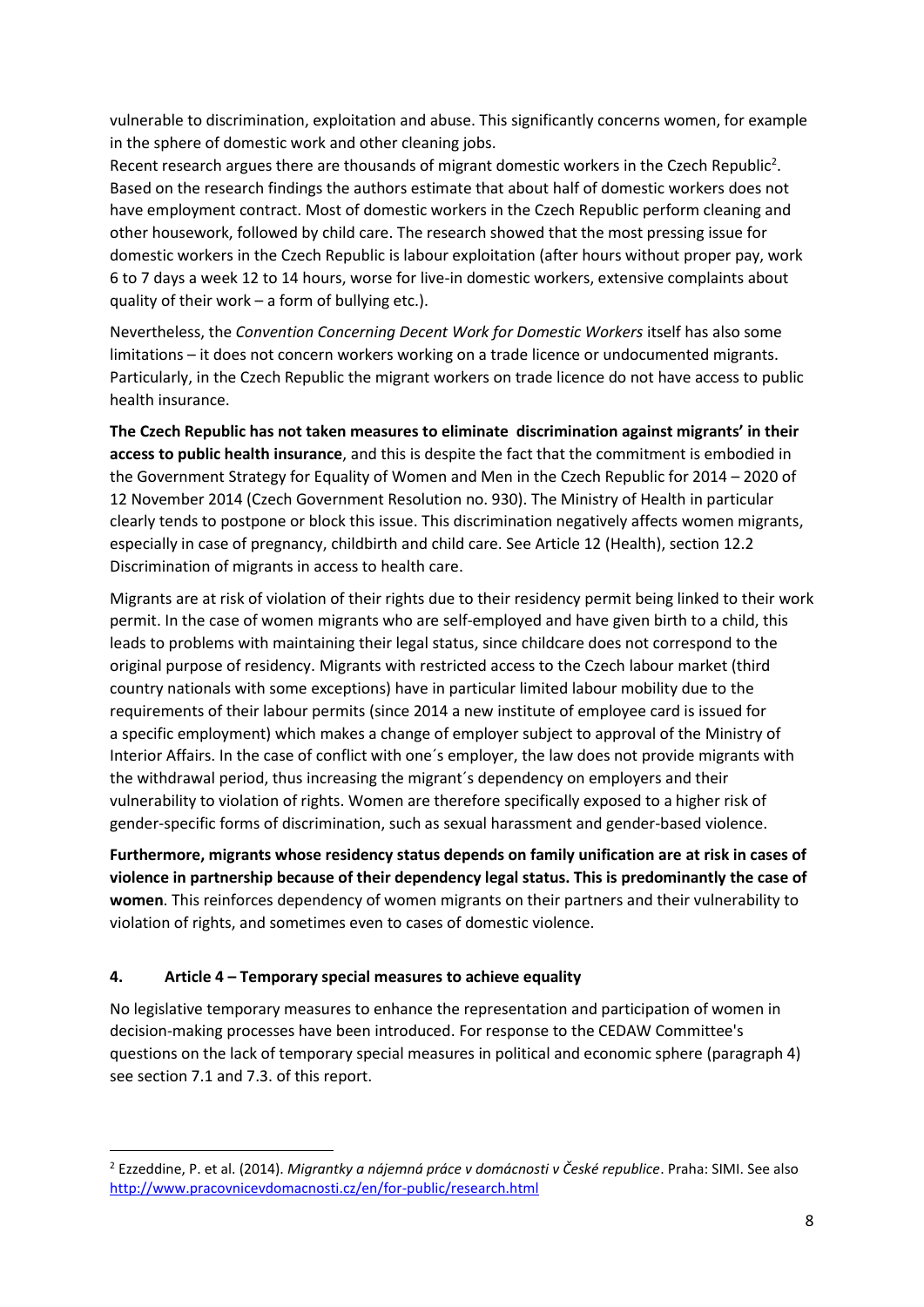Neither have temporary measures to eliminate multiple discrimination of women of ethnic and/or national minorities been launched. See the need to address concrete issues in other articles.

# <span id="page-8-0"></span>**5. Article 5 – Stereotyping and cultural prejudices**

## <span id="page-8-1"></span>**5.1. Gender stereotypes in media production**

**There is a large amount of sexist advertising in public space**, including political campaigns of major political parties. This problem is reflected in civic space by the anti-award Sexist Piggy organized by the organization NESEHNUTÍ. This happens frequently **despite the fact that valid laws for the regulation of advertising exist in the Czech legal system** (law no. 40/1995 Coll., on advertising regulation). The Regulation Act prohibits advertising that is "contrary to good morals, it cannot contain any discrimination based on race, sex or nationality (…), it must not jeopardize morality in a generally unacceptable manner, reduce human dignity and contain elements of any violence and pornography." However, this Act is not applied de facto – supervisory authorities (especially the Regional Trade Office) do not have sufficient expert capacity to evaluate the problematic advertising competently and thus, problematic advertising is usually not removed from public space. Also jurisprudence and expert opinion are missing in the field of advertisement.

The Ministry of Industry and Trade took some steps to prepare a methodology which would unify processes applied by regional trade offices in the assessment of sexist advertising as stated in the reply by the Czech State to the Committee´s preliminary questions (paragraph 16). However, this is still in the stage of internal discussions and the methodology which should have been prepared by the end of the year 2015 according to the reply is not available to public or NGOs´ experts.

## <span id="page-8-2"></span>**6. Article 6 – Trafficking and prostitution**

The governmental Sixth Periodic Report describes in detail the debate on the draft act on regulating prostitution. Even though this issue has been given relatively some attention, **it lacks the emphasis on the necessity to deal with related issues from the standpoint of assisting women in prostitution and on providing sufficient long-term support for the 'exit' programmes.** Moreover, the debates in the government and parliament fail to reflect the European Parliament resolution of 26 February 2014 on sexual exploitation and prostitution and its impact on gender equality.

## <span id="page-8-3"></span>**7. Article 7 – Political and public life**

## <span id="page-8-4"></span>**7.1. Under-representation of women in political decision-making bodies**

Czech political scene proves that the higher the decision making position is, the lower the representation of women. Equally, the ratio of women in the elected council bodies is higher than their number in executive positions.

For example, currently under Bohuslav Sobotka's government there are only 3 female ministers, making female participation 17.6%. In 2008 the first women regional governors were elected (thus making it 15%); since 2002 only men have been governing the regions. In the chartered towns immediately after the election in 2010, only 1 female regional governor (4%) was elected, and in 2014 two female regional governors were elected (8%). The representation of women in the European Parliament reached the historical maximum – just under 24% – in 2014. The representation of women reached its historical maximum in the Parliament of the Czech Republic in 2010 for the last decade, however, it dropped again to 19.5% after the election in 2013. The total representation of women in the Senate fluctuated between 17.3% and 18.5% between 2008 and 2014. In the local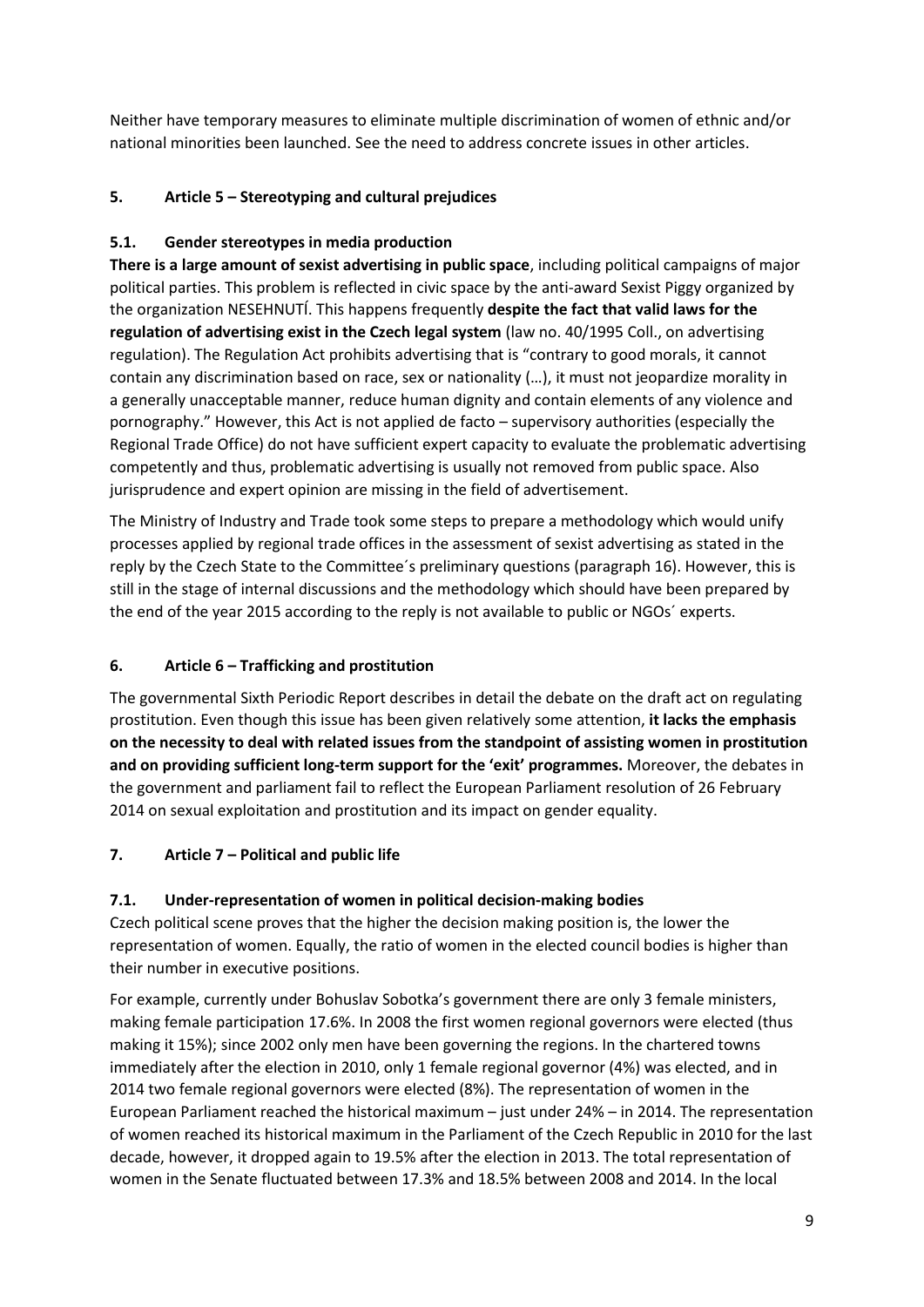politics, the representation of women is greater than in the national politics, and greater than in the Parliament of the Czech Republic.

Despite this unfavourable development, currently there are no system measures looking into the representation of women in the politics. The only remaining tools are the measures taken inside each political party and the preferred voting system on the side of the voters which, however, proves as rather uncertain.

Following the unsuccessful initiative which took place in 2010, the Ministry of Interior together with the Minister for Human Rights, Equal Opportunities and Legislation introduced in 2014 amendment regulating proportion of women and men on candidate lists. According to this proposal on the first two positions of the list both sexes must be represented and in all following threesome 1 person must be of the opposite sex. This rule was to be applied in national and regional elections. Noncompliance would result in a financial penalty - the public funding provided to parties based on the number of elected deputies would be decreased to 166.250 CZK/year. The draft, however, concerns the elections of regional councils and of the Chamber of Deputies only. The election to the European Parliament, Senate and others are not covered in the draft. The minimal total ratio of men and women on candidate lists was set to 30%. The sanction was proposed as a financial penalty in the form of reducing the contribution for gained mandates. There is a restriction that the penalty can only be imposed on parties represented in the Chamber of Deputies (i.e. when collecting more than 5% votes), not on all parties entitled to the state contribution (over 3%).

The amendment passed through inter-ministerial consultation process with contradictory result. Therefore the amendment was revised. The version of May 2015 states that on the first three positions on the list 1 person must be of the opposite sex and the proportion of each sex on the list must be at least 40 % (in case there are only 2 candidates on the list, both sexes must be represented). The scope and legal sanctions were not changed. The amendment was approved by the Government Legislative Council, but it was voted down in the government in June 2015. Only Social Democratic ministers backed the amendment, the other two government parties voted against it.

Recommendations:

- Consistent and systematic monitoring of women representation in the entire political spectrum. Not only quantitative but also qualitative evaluation of the situation (discovering the cause of low representation of women in politics). Proposing adequate measures and their updating in connection to the current development.
- Passage of the amendment of the Election law ensuring equal representation of women and men on candidate lists including the order of first positions. Imposing an effective sanction for breaching the rule. This requirement was already formulated in the Final recommendations of the Committee for the Elimination of Racial Discrimination in 2010, however, in the reporting period no remedial measures have been taken.

## <span id="page-9-0"></span>**7.2. Discrimination against Roma in political participation**

Until today, Czech Roma do not have any political representation. No member of Parliament is Roma; they are underrepresented in administration and local governments and their participation in the creation of new policies is limited. In the last election to the Chamber of Deputies of the Parliament of the Czech Republic in autumn 2013 there was an exceptionally high number of Roma candidates; 20 Roma candidates ran in the election. However, not one was elected. The highest body dealing with Roma issues is the Governmental Council for Roma Minority Affairs, in which half of the members are Roma. However, as an advisory body of the Czech Government, the Council has no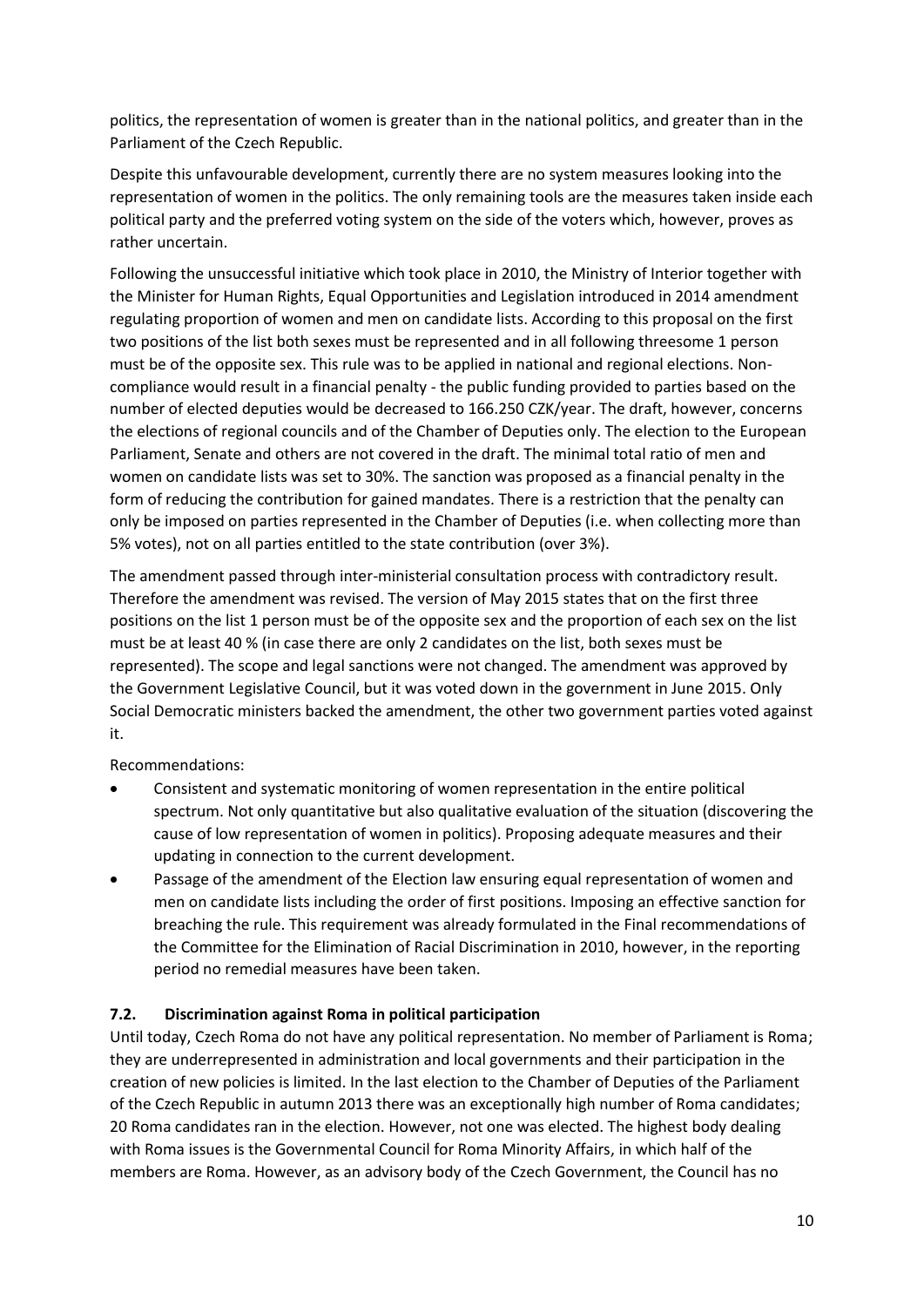decision-making power. For Roma women, the situation is exacerbated by the traditional gender stereotype perpetuated within the Roma communities.

# <span id="page-10-0"></span>**7.3. Low women´s participation in economic decision-making**

In March, the European Commission issued the 2014 Report on Equality between Women and Men in the EU, which among others evaluates the development of representation of women and men on the boards of large listed companies. The Report shows that representation of women remains very low (in the EU it is at 20.2% on average). The Czech Republic took the second worst position with the representation of women in these positions being only 3.5%. The Czech Republic is also descending in the ranking of the World Economic Forum's Global Gender Gap Report. In 2014 the Czech Republic came in at 96th place out of 142 analysed countries. It has so far been the worst result for the Czech Republic (in contrast to 2007, the country fell by 34 ranks). The current opinion of the Czech Government expressed in the Framework position on the proposal for a *Directive of the European Parliament and of the Council on improving the gender balance among non-executive directors of companies listed on stock exchanges and related measures* is negative*.* This position was issued in November 2011 during the term of the previous government and it does not reflect the change of priorities of the Czech Government in the area of gender equality.

Recommendations:

- Consistent and systematic monitoring of representation of women in board posts of business corporations. Proposing adequate measures and their updating in connection to the current development.
- Government approval and support of the proposal for a directive of the European Parliament and of the Council on improving the gender balance among non-executive directors of companies listed on stock exchanges and related measures.

## <span id="page-10-1"></span>**7.4. Low women´s representation in public media**

Directors of major television and radio broadcasting companies are all men. The public television broadcaster and its regional studios' directors are all men. Amongst seven directors of each division of the Czech TV there is only one woman, similarly amongst seven executive directors there is also only one woman. Underrepresentation of women exists in the lower positions as well, where the news directory, for example, has within five subordinate sections only one female as head of section. There is only one woman in the Czech Television Council (out of 15; i.e. 7%).

The situation in the public Czech Radio is similar. The director of the Czech Radio is a man, all eight regional stations are managed by men, as well as all four broadcasting centres. There is only one woman amongst the chief editors of each station who typically runs "Junior Radio" targeted at children and youth.

Recommendations:

- Consistent and systematic monitoring of representation of women in managerial positions of public media.
- <span id="page-10-2"></span> Implementation of positive action supporting women representation in public media management.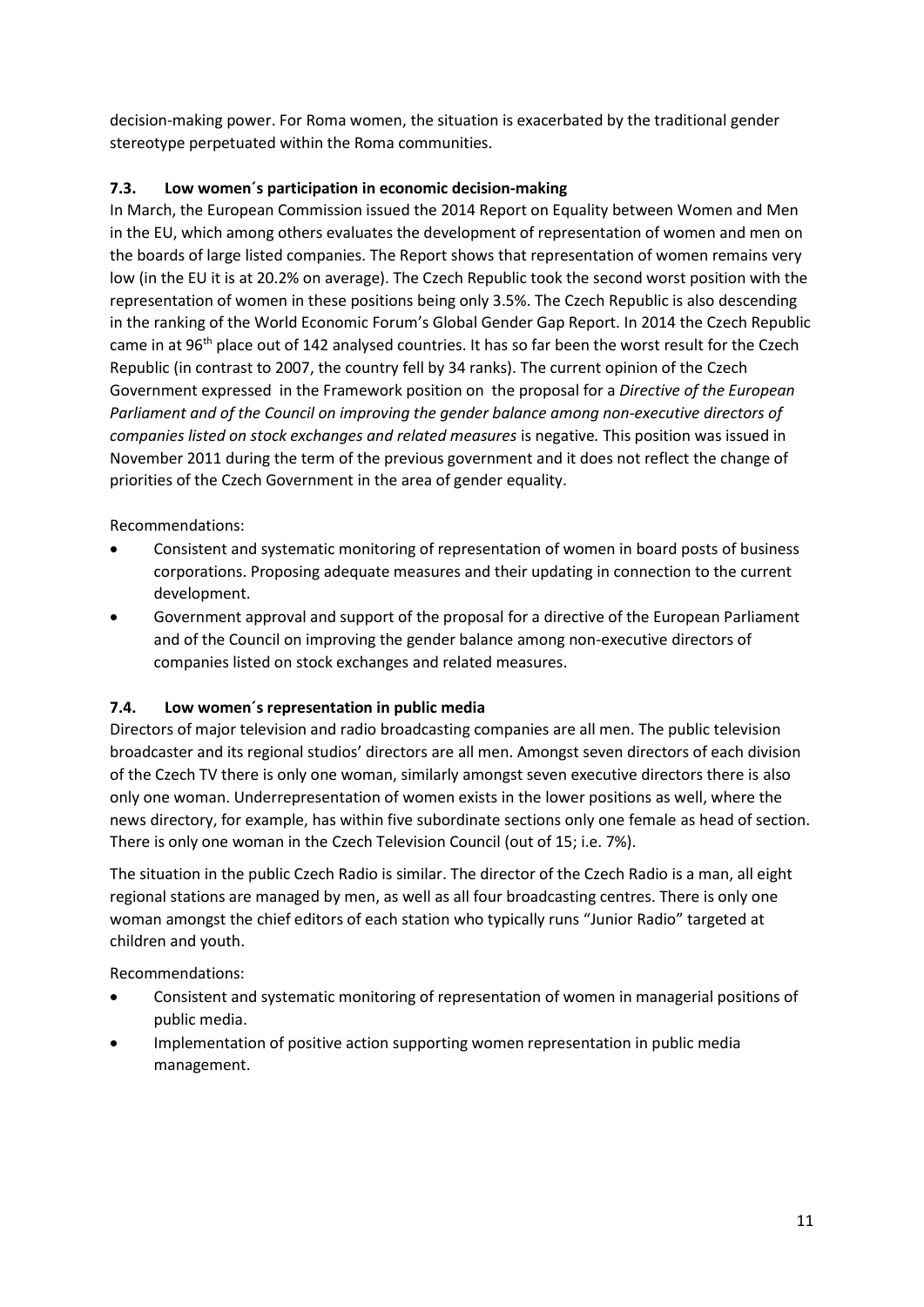#### **8. Article 8 – Participation at the international level**

## <span id="page-11-0"></span>**8.1. Representation of women in the EP, foreign diplomacy and international organisations**

Representation of female MEPs in the European Parliament reached its historical maximum in 2014, which is still insufficient at less than 24%. Current amendments of the Election draft law do not deal with low participation of women on candidate lists to the European Parliament. The ratio of Czech female and male diplomats is at 3.5%; from the long-term perspective it is stagnating and decreasing. The participation of women in leading positions of the regional councils fluctuates between 15% and 20%. We observe that in the area of the Czech Republic's representation abroad and in international organizations, the participation of women in the long term perspective has not increased and that no remedial actions have been taken. The Czech Government together with the Ministry of Foreign Affairs refuses to recognise the issue of low female representation of the Czech Republic abroad and in international organisations, thus they do not plan to take temporary measures to correct gender inequality in this area.

Female diplomats posted abroad do not have free preventive medical care in pregnancy, during childbirth (except for a lump sum corresponding to a flight ticket to their home country) and the puerperium that should be covered by the employer. The postnatal care is not covered either. Despite that, if a woman decides to stay abroad during pregnancy and maternity leave, after the first 30 days the accommodation is not covered, nor is the compensation allowance for the increased cost of living abroad (that represents the main source of income for her and usually for her family too) paid to her any longer. The endowment of tuition fees is suspended for the other children of the diplomat together with the allowance for the accompanying husband or partner.

In the majority of cases these disadvantageous rules for female diplomats mean insuperable obstacles for women with families leaving to work abroad. In May 2014 a change in the internal rules of the Ministry of Foreign Affairs that enabled the receiving of maternity allowance abroad together with compensation allowance for increased cost of living abroad, at least for the first thirty working days and further upon consent of the Ministry in justified cases, does not solve the problem.

Recommendations:

- Ensure free preventive medical care during pregnancy, childbirth and the puerperium and postnatal care to all posted women diplomats.
- Enable receiving maternity benefit abroad as well as compensation allowance for increased costs of living, uninterrupted use of diplomatic apartments / housing and tuition fee endowment to the other children living in the same household and allowance to accompanying husband or partner.

#### <span id="page-11-1"></span>**8.2. Development cooperation and humanitarian assistance**

The Ministry of Foreign Affairs' (MFA) activities with contributing to the fulfilment of the Convention primarily includes bilateral and multilateral cooperation. On the policy level some strategic documents remain gender-blind e.g. the Foreign Affairs Concept 2011-15. Other documents include a gender perspective such as the Development Cooperation Concept for 2010-2017, which adopted a twin-track approach to gender equality in the Ministry's development agenda. However, this policy progression has not so far been translated into action at the practice level. The MFA lacks gender expertise as well as practical guidelines or an action plan to do so. The main implementation process, that is, project cycle management, is missing gender goals, indicators and supporting tools. In spite of including a gender perspective in projects´ evaluations, the real impact of gender mainstreaming on local communities remains unknown, due to inadequate reporting processes. Moreover, statistics on projects with gender equality elements do not exist although Czech non-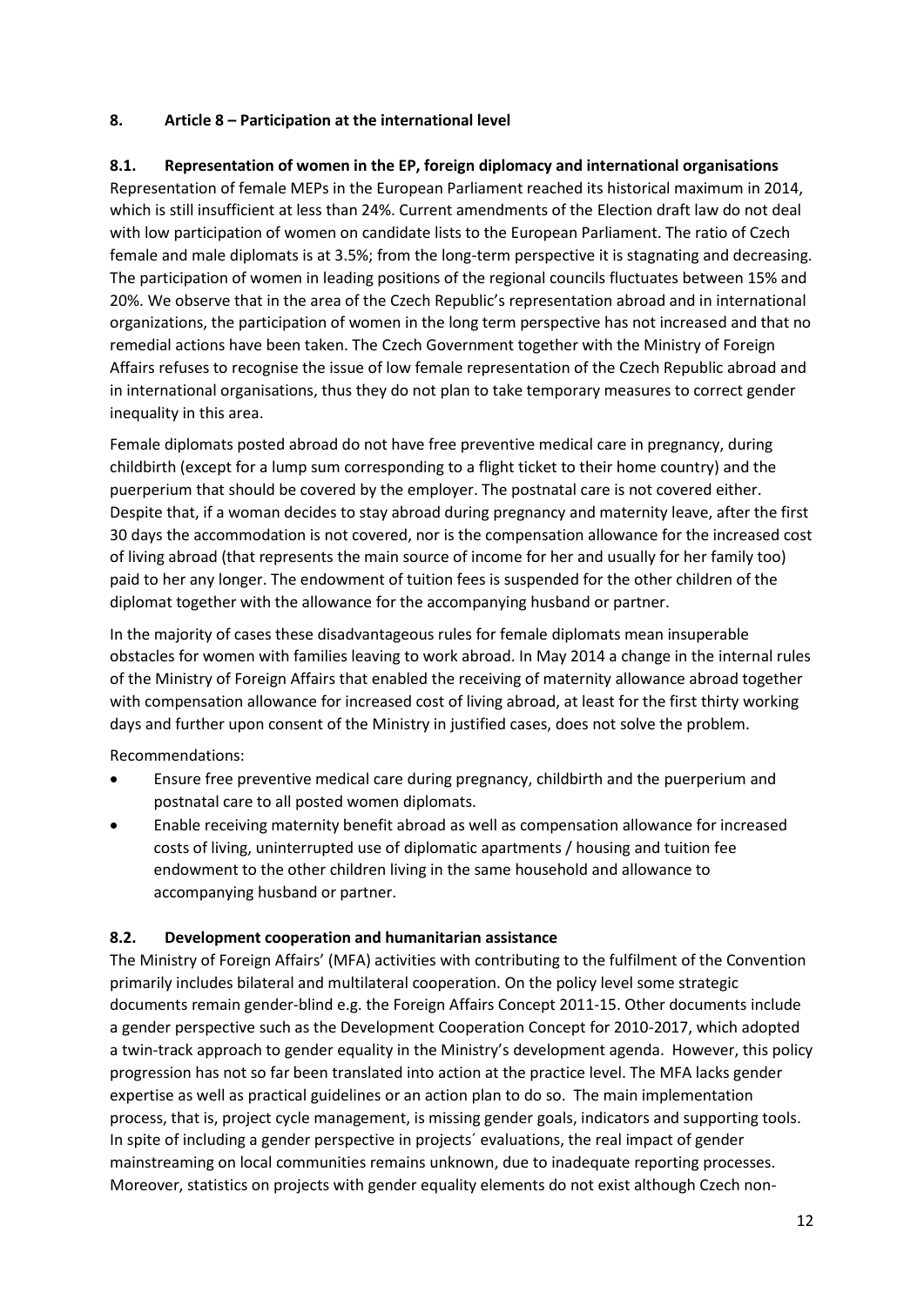governmental organizations (NGOs) run several women's empowerment projects in the health and education fields. On multilateral level, the Czech Republic (CR) contributed to UN WOMEN only once, in 2014. This sum was the smallest amount of all Czech contributions made to the UN agencies that year. This is especially worrying considering that multilateral cooperation assumes almost 70% of the CR's Development Cooperation budget. And while human rights and transition (to democracy) policy promotion are considered to be a flagship of the Czech foreign affairs, the Ministry's conceptual documents failed to include women's rights in general and the twin-track approach in particular. In spite of this, Czech NGOs focused some of their activities on women's empowerment within the human rights framework.

In conclusion, gender equality in the CR's development agenda remains systematically unaddressed, especially in bilateral cooperation and the actual impact of recent policy steps continues to be unclear. Due to this deficit, the MFA has been tasked to prepare gender analyses of Czech Development Cooperation by the end of 2015.

Recommendations:

- **●** Assign the position of a Gender Specialist for international affairs within the MFA.
- Develop the Czech action plan on gender equality and women's empowerment in development based on findings from gender analyses of the Czech Development Cooperation (due at the end of 2015) and international gender equality principles.
- Intensify special projects that empower women and activities within standard projects, including funding policy, and evaluate these activities using baseline and follow up measures to identify their outcomes and impact.
- Ensure that evaluations include detailed analysis of the projects' impact on both sexes, and particularly in the context of ownership of resources and sustainability.
- Strengthen the gender equality focus of the Czech Multilateral Cooperation and increase financial support to UN WOMEN.

## <span id="page-12-0"></span>**8.3. Implementation of UN Security Council Resolution 1325**

The Czech Government has so far failed to systematically address women, peace and security issues (WPS) by developing a national policy or action plan (NAP) in response to UNSCR 1325, despite being present in conflict-affected countries. As a result, i.e. the Czech Provincial Reconstruction Team (PRT) in Afghanistan (2008 – 2013) operated without a Gender Specialist and the evaluation report entirely lacked a gender perspective. Hence, it is not possible to assess the Czech PRT´s contribution to gender equality or to UNSCR 1325.

Formally, several brief references has been made to the commitment towards the UNSCR 1325 within the Czech Government's policy framework, particularly in the Government Strategy for Equality of Women and Men in the Czech Republic for 2014 – 2020 and in the Development Cooperation Concept for 2010-2017. Some progress has been made by the Unit in 2014, identified in the Report on the National Action Plan for Gender Equality in its recommendation to relevant ministries to develop a NAP on 1325. According to the Unit, the process of developing a NAP on 1325 should start in 2015.

On the ministerial level, in 2014 the Ministry of Defence started preparing its internal Action Plan on UNSCR 1325 (APMD), adopting it in June 2015. The APMD, which was not consulted with civil society, is structurally weak, lacks goals and Specific Measureable Achievable Relevant and Timebound (SMART) indicators, and commitments to budget, reporting, monitoring, and evaluation. More specifically, the plan omits the context of conflict-affected countries in its actions, thus missing the principal dimension of the UNSCR 1325.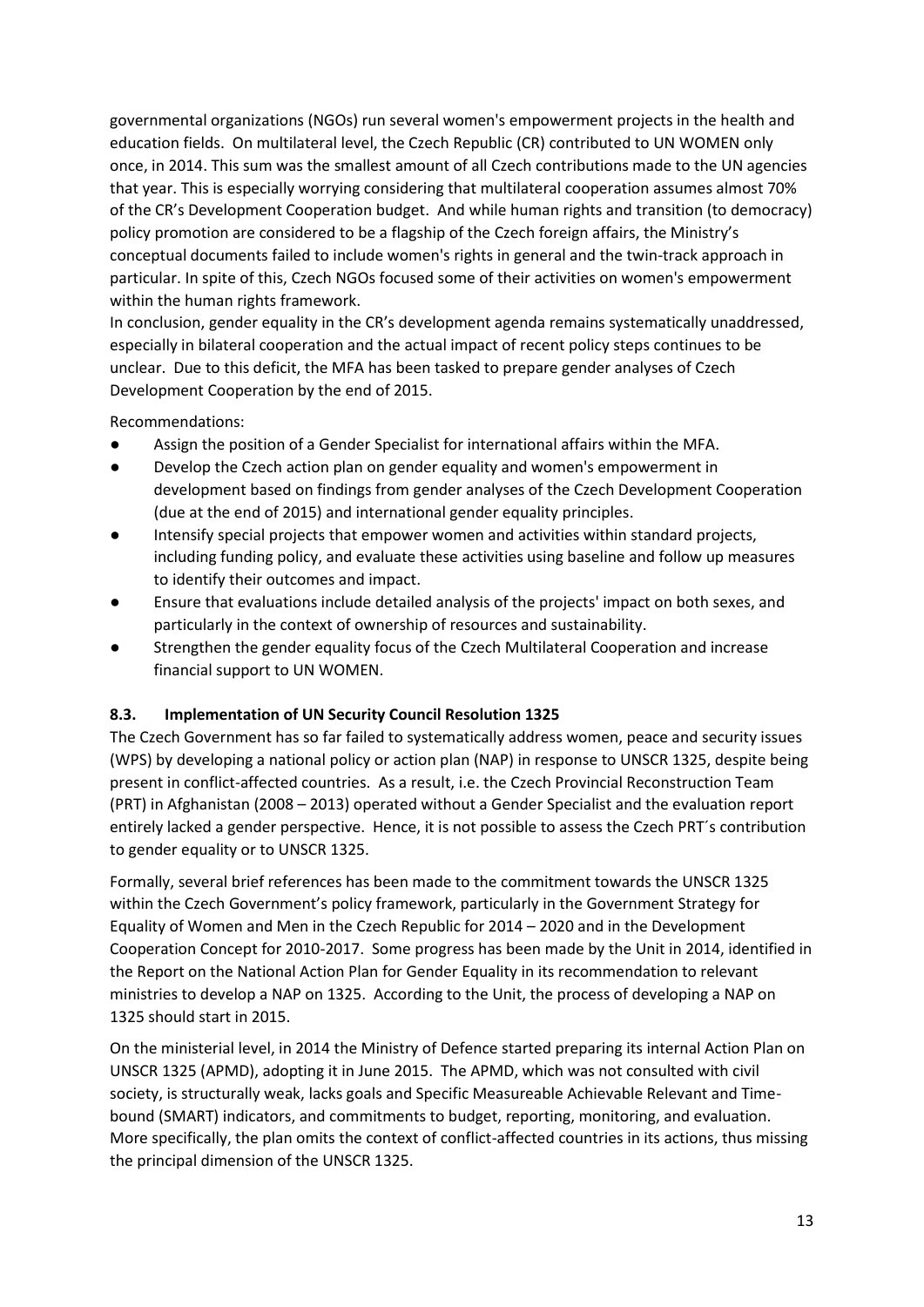Recommendations:

- Assign a principal governmental department with responsibility to oversee an NAP (including its formulation, implementation and evaluation) and allocate adequate financial and human resources for NAP´s preparation.
- Involve civil society and other actors in this process from the start and dedicate adequate time (at least 6 months) for consultations.
- Ensure that the drafting process corresponds to international standards/good practices (civil society consultation, working groups, research and audit, formulation of SMART indicators, impact monitoring and evaluation).
- Ensure the NAP´s policy coherence with other development and defence related policies.

# <span id="page-13-0"></span>**9. Article 9 – Nationality**

## <span id="page-13-1"></span>**9.1. Discrimination against migrant women´s children born out of wedlock whose fathers are Czech citizens in access to citizenship**

On 1 January 2014 the new Czech Citizenship Act took effect. It introduces tightening of the effective law in respect to setting new conditions for naturalization and in adjustment of the administrative proceedings to the detriment of the applicants.

Moreover, the new legislation introduces measures discriminatory against children whose father is a Czech citizen but is not the child mother's husband. Although according to the new law, a child whose parent is a Czech citizen acquires the Czech nationality permanently as stipulated by the Act; its new enactment introduces an exception for children who are born outside wedlock and whose father is a Czech citizen and mother is a foreigner from a third country: in these cases a DNA paternity test will be required. Child born out of wedlock with a Czech citizen (i.e. if the child's mother is single or married to a foreigner but her child's father is a Czech citizen) shall acquire the citizenship under following conditions:

- Upon determination of paternity of a Czech citizen, a child shall acquire Czech citizenship if the paternity was decided by court (the citizenship shall be acquired upon the legal effect of the judgment).
- On the day of affirmative declaration of the parents (before the court or at the Registry Office) of paternity of the Czech citizen, a child whose mother has a permanent residency in the Czech Republic, is a EU/EEA citizen or has no citizenship will acquire the Czech citizenship.
- On the day of affirmative declaration of the parents (before the court or at the Registry Office) of paternity of the Czech citizen, a child whose mother does not belong to any of the above mentioned groups, shall acquire Czech citizenship if the parents submitted DNA paternity test to the Birth, Death and Marriage Registry.

## <span id="page-13-2"></span>**10. Article 10 – Equality of education**

## <span id="page-13-3"></span>**10.1. Gender segregation in the education system**

With respect to gender equality, the Czech Republic's education system suffers from several problems in the following areas:

Gender polarization of educational trajectories. On the high-school and university levels, representation of girls and boys is very uneven in individual study subjects. There is a very small share of girls in subjects preparing students for occupations that are traditionally considered male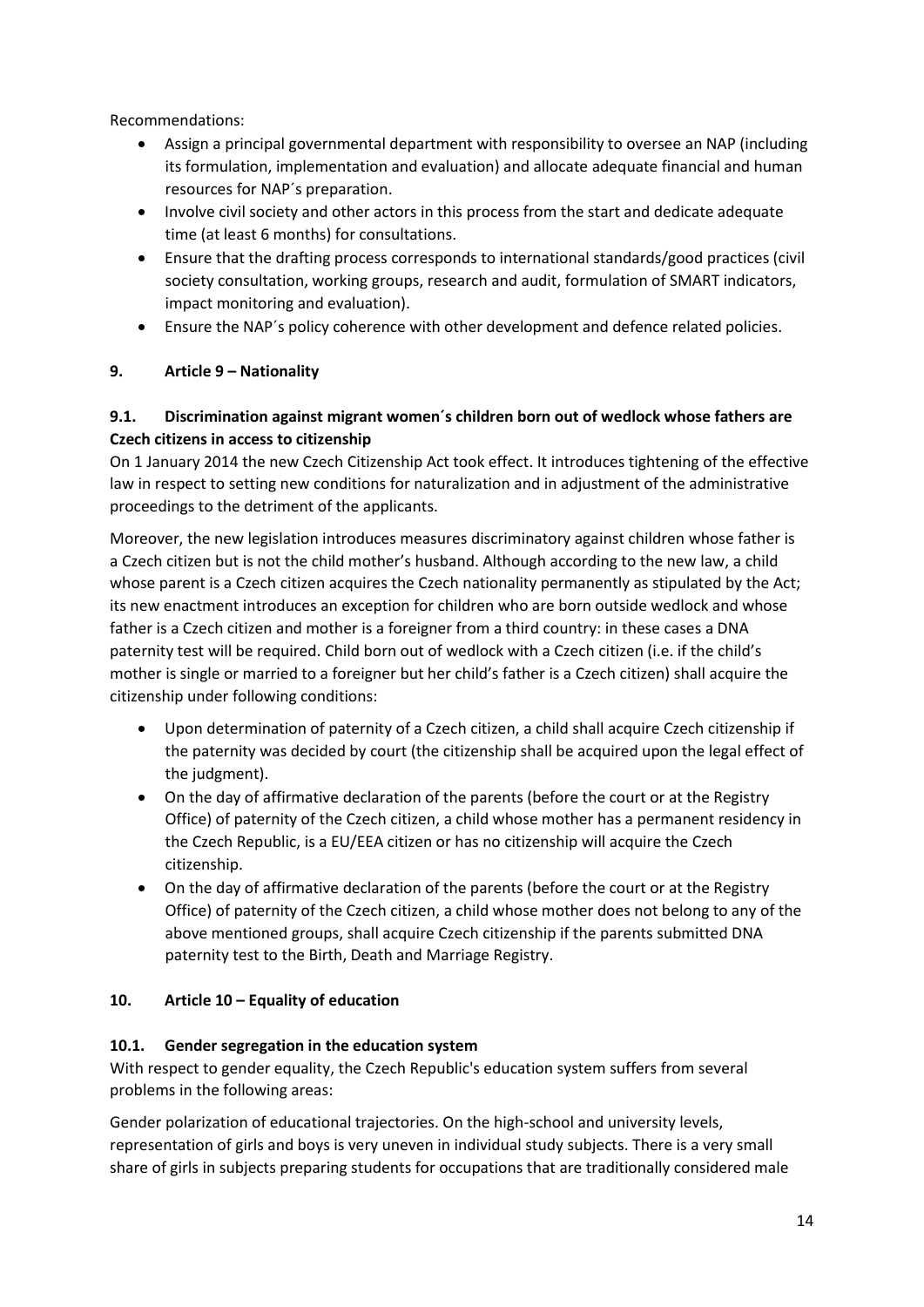(e.g. machine engineering or plumbing) and vice versa - there is a very small share of boys in subjects preparing students for occupations that are traditionally considered female (e.g. health care services or cosmetics).

Unequal representation of women and men in teaching profession. There is a negligible share of men who teach little children. In 2014 they represented 0.4% of teachers in public kindergartens, 14.3% in elementary schools.<sup>3</sup> The Ministry of Education prepared a campaign "Men in schools!" which was not realized and did not produce any effect.<sup>4</sup>

A lack of gender perspective in curricula. The basic pedagogical documents "Curriculum Framework" do not contain gender perspective. With regard to that, teachers are not pressed to teach about gender roles and gender stereotypes. Textbooks do not question gender stereotypes either. It is not required to involve gender equality issues in the teachers´ training.

A lack of systematic effort to promote gender equality. The Ministry of Education use an annual document "Priority for Promoting Equality of Men and Women" and a working group for gender equality. These instruments were not very efficient in the reported period, especially in the last two years. The paradox is that the Ministry adopted the new "Strategy for Promoting Gender Equality" a year ago, but it does not come into force. Moreover, the institutional conditions, especially the position of the coordinator for gender equality, remain poor.

#### <span id="page-14-0"></span>**10.2. Gender segregation and discrimination in the academic sector**

Generally we can state that in the academic sector, horizontal and vertical gender segregation remains, including differences in salaries between women and men. In 2003 there were only 15.4% women professors and 26.6% female associate professors (even though the proportion of women is gradually rising, with respect to gender equality, it is not sufficient) at Czech universities. The board of the Czech Rectors Conference is purely masculine; within the organization there are 6 women rectors in contrast to 55 male rectors. The Council of Higher Education (RVŠ) and Accreditation Commission are also unequal. In 2010, of which the last data is available on the international scale, the representation of women in the executive and decision-making position of research positions was the lowest in Europe.

Similarly, the gender segregation persists amongst university students with women being concentrated in the social science and humanities. In 2013 women formed 42.1% of natural science students and only 30.9% of students of technical studies in contrast to 81.9% students of pedagogy, teaching and social care studies. At the same time, social sciences and humanities are most under pressure of public spending cuts in the long term perspective, they have been attacked and their development has been neglected due to the reduction in financial resources that the academic sector has been facing.

Recommendations:

**.** 

 Review the reform framework of the tertiary education through gender perspective and increased attention to diversity. Take a definite standpoint towards social sciences and humanities that are significantly feminized, and based on expertise debate propose a strategy for their further development with respect to their society-wide relevance and

<sup>&</sup>lt;sup>3</sup> Genderová problematika zaměstnanců ve školství. Available from: [http://www.msmt.cz/vzdelavani/skolstvi-v](http://www.msmt.cz/vzdelavani/skolstvi-v-cr/statistika-skolstvi/genderova-problematika-zamestnancu-ve-skolstvi)[cr/statistika-skolstvi/genderova-problematika-zamestnancu-ve-skolstvi](http://www.msmt.cz/vzdelavani/skolstvi-v-cr/statistika-skolstvi/genderova-problematika-zamestnancu-ve-skolstvi)

<sup>4</sup> See Smetáčková, I. (ed.). 2015. Stínová zpráva o stavu genderové rovnosti v České republice v roce 2015. Praha: Česká ženská logy, p. 94–101. Available from: http://czlobby.cz/cs/dokumenty/stinova-zprava-o-stavugenderove-rovnosti-v-ceske-republice-v-roce-2015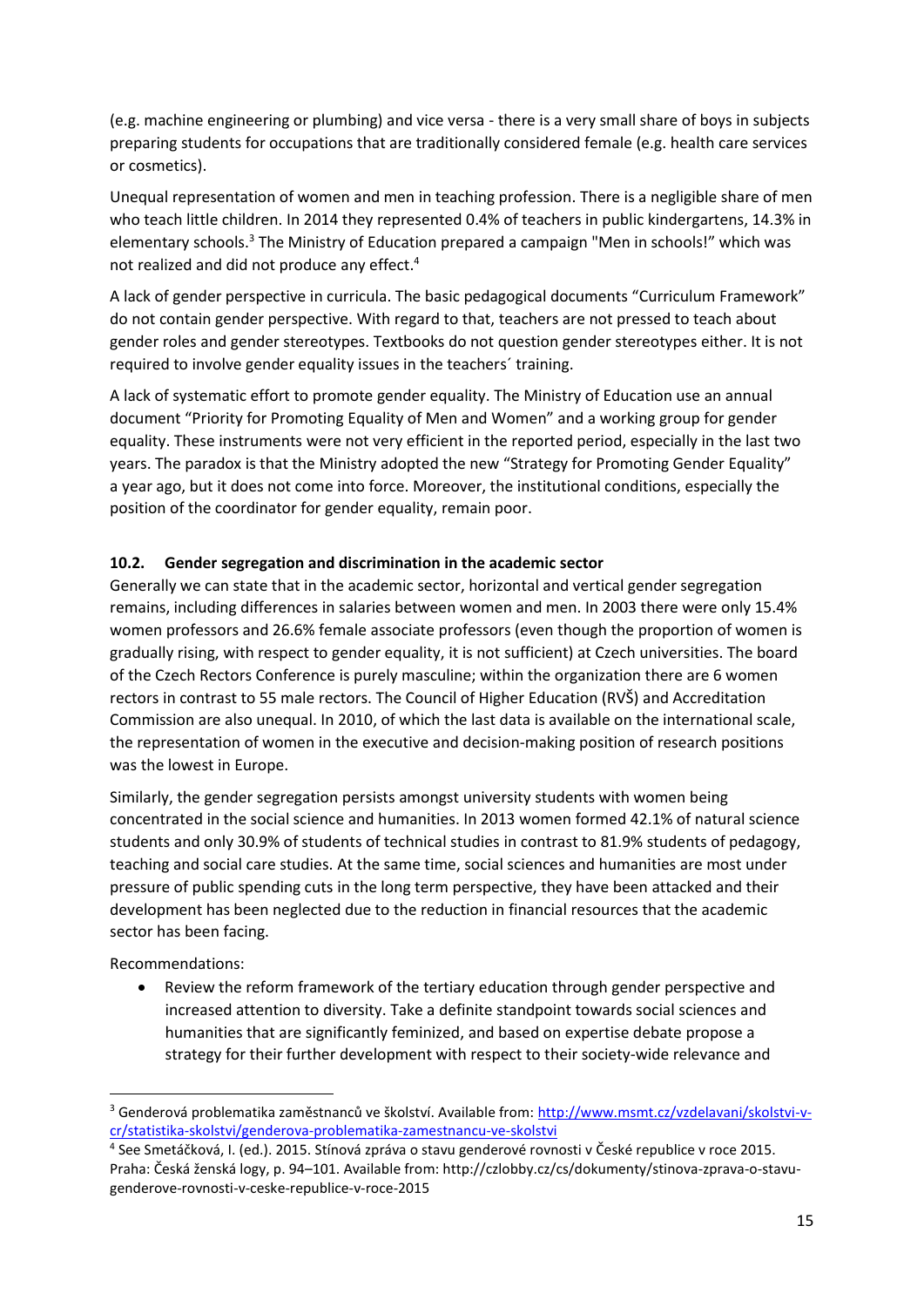sources of funding taking into account nature of their outputs, i.e. independently of the evaluation methods and funding sources of technical studies.

- Adopt active measures leading to securing gender equality in the whole tertiary education system, and most importantly call to universities to include gender issues in their Codes of Ethics.
- Active university support of women in their postgraduate studies.
- Obligation for all the public educational and research institutions to publish statistics classified by gender and qualification of applicants for tenders and grants, including the internal ones.
- Selection and implementation of one of the quota systems, primarily for selection of candidates to the decision-making bodies at all levels of universities as well as to the institutions directly influencing universities (e.g. RVŠ, Ministry of Education Youth and Sport).
- Balancing the representation of women in the decision-making positions, counselling and expert Science and Research groups (VaV) and all the Science, Research and Innovation (VVI) stakeholders. Active measures need to be taken in terms of increasing participation of women in decision-making and executive positions in research.

#### <span id="page-15-0"></span>**10.3. Discrimination against Roma in access to education and the role of Roma women**

Roma children in the Czech Republic experience permanent discrimination in primary education. Discrimination of Roma children in education system takes 3 main forms: 1) over-representation of Roma pupils in the so-called practical elementary schools (ie. primary schools for pupils with mild intellectual disability), 2) segregation of Roma in mainstream education and 3) other forms of differential treatment in mixed mainstream schools. Up to today the Czech institutions have failed to adequately address these issues. Successive governments have been holding an unsystematic approach, instead of making a systemic reform. The previous Minister of Education Marcel Chládek even refused the findings of the Amnesty International report on Ethnic Discrimination against Romani Children in Czech Schools<sup>5</sup>, stating that it is a matter of failure of individuals.

In July 2012 the Czech School Inspectorate published the thematic Report Progress in Transformation of Former Special Schools in the School Year 2011/2012. The proportion of Roma pupils who attended these schools following a specific educational programme for pupils with mild intellectual disability was according to qualified estimates carried out by school directors at 26.4%, which does not correspond to the incidence of mild intellectual disability diagnosis in the population. Segregation of Roma children in schools started in the 1950's. Whereas 84% out of all Roma children of the given age group attended elementary school in the 1970's, in the 1980's it was 79% and in 1990 just 59%. As the number of Roma children in primary schools dropped, their number in special schools was on the rise. Consequently, about a half of today's generation of Roma mothers came from special or practical schools. This has an impact on the Roma women's chances in the labour market and also on their prospect of asserting their children's rights to a discrimination-free education. It is necessary to support the programmes for active inclusion of the Roma community, predominantly Roma mothers to effectively promote their children's right to good quality education.

In 2012 the Organisation for Economic Co-operation and Development (OECD) analysed the educational system in the members stated in its Equity and Quality in Education: Supporting Disadvantaged Students and Schools report. The comparison shows that the current system in the Czech Republic does not take any steps towards the inclusion of disadvantaged groups of children, pupils and students to the mainstream education system and on the contrary a social stratification

<sup>&</sup>lt;sup>5</sup> See Amnesty International Report from April 2015:<http://www.amnesty.cz/download/file/500>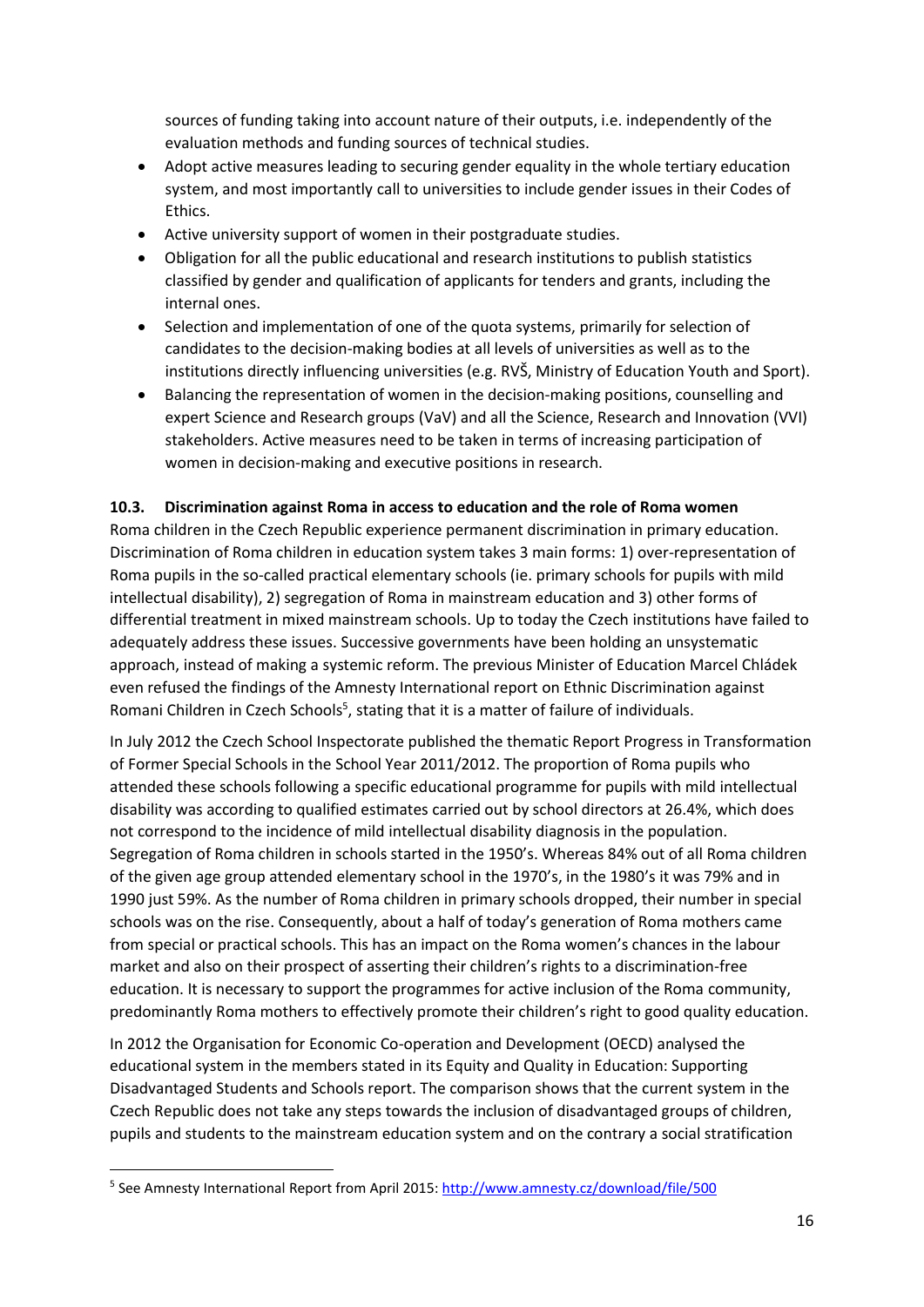model persists within the Czech society. It means that the socio-economic mobility does not increase for disadvantaged children. The Czech Government has acknowledged the problem, however, only formally; in the newly adopted Strategy for Roma Integration 2020 the targets of interventions in schools and in the whole spectrum of education from ensuring pre-school care of Roma children to the support of the tertiary education and education of adult Roma are stipulated. There have been no specific moves taken but we can justifiably expect that these measures will be underfunded to such an extent that their implementation will be disabled.

## <span id="page-16-0"></span>**11. Article 11 – Employment**

## <span id="page-16-1"></span>**11.1. Gender inequalities in the labour market**

The gender employment gap has been stable for over 15 years, at an average level of 17 per cent, and the gender economic activity gap has been at an average level of 18 per cent (Czech Statistical Office 2013). The employment rate for men is at 77.1% and that of women at 61.8%. The Czech Republic is an EU country with one of the highest gender gaps in employment and this remains unchanged since 2004, on the contrary to the trend in other EU countries. The unemployment rate had an increasing trend since 2008, due to the impact of the economic crisis. In the last quarter of 2014, 5% of male active population was unemployed and the unemployment rate for women was 6.9% (Eurostat 2015).

The employment rate for Czech women with and without children under six varied between 49 per cent in 2009 and 40 per cent in 2014 in the 20–49 age group. Hence, **Czech women face one of the highest employment impacts of parenthood among all EU countries** (32.3 percentage points lower employment due to motherhood, EC 2014).

**The existing gender inequality in the Czech labour market is also characterized by a constantly wide gender pay gap (21.5 % in 2013).** The gender inequality in pay between women and men has been significantly higher in the Czech Republic than the EU average (the average gender gap pay was about 16 – 17.5%) and the Czech Republic is one the countries with the highest difference in the remuneration of women and men. The gender pay gap in the Czech Republic is the highest for the group aged 35 to 44 (which applies to all of the EU) – in the Czech Republic it is the period when mothers of small children return to the labour market after maternity leave (the average age of women at firsts childbirth is 28; the most common family model is two children and a consecutive parental leave after three years). Furthermore, the gender pay gap grows in the age group 65+ and it is reproduced in the gender pension gap (see Article 13.2). In general, women older than 55 belong to another group discriminated against in the Czech labour market. On the one hand, only 9,5 % of women and 2,9 % of men are employed part time, but this proportion often means underemployment of young or older people. On the other hand women with small children have difficulties to find a stable part-time job. Although, according to the effective Labour Code, pregnant employees and/or employees caring for a minor under 15 or for a specific group of persons have the right to shorter working hours or another suitable regulation of weekly working time based on their request which an employer is obliged to satisfy unless so called serious operational reasons prevent that, the institute of serious operational reasons is being misused against the employees caring for another person<sup>6</sup> and the state has not taken any measures leading to a clear definition of serious operational reasons. Above that, the measures taken within the active employment policy in the Czech Republic disregard the negative effects of part time jobs, which have become rather involuntary underemployment than a work-life balance tool. Moreover, **women with small children**

<sup>&</sup>lt;sup>6</sup> See the Supreme Court judgement file reference no. 21 Cdo 1821/2013 of 9.7.2014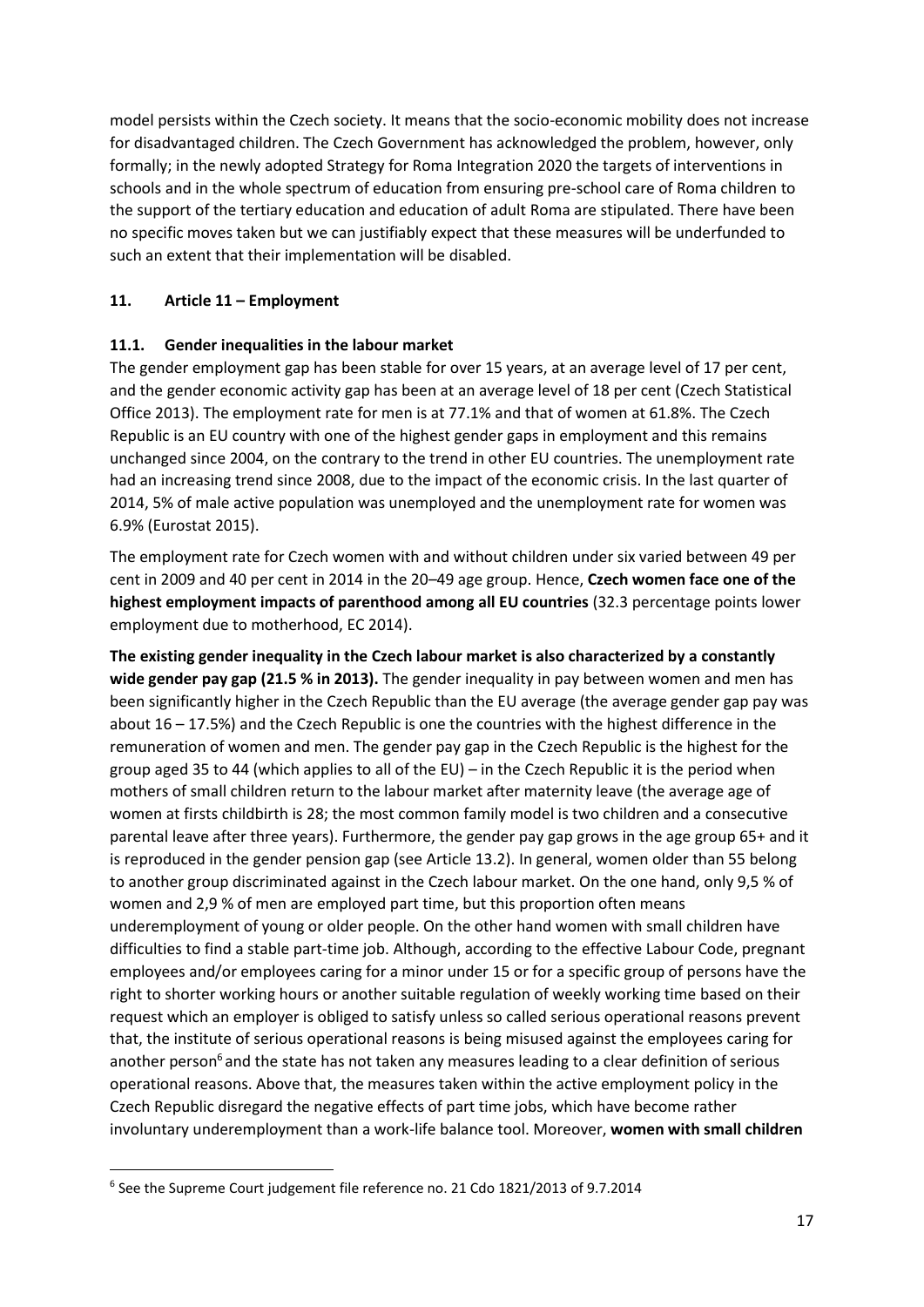**are often employed with fixed term contracts** (10.5 % of employed women compared to 7.4 % of men) or in other types of precarious jobs. These trends expanded in the aftermath of the economic crisis.

The Czech Republic belongs to the countries with the lowest wage in the EU (since 1.1.2015 the minimum wage has been CZK 9 200). The scheduled wage-increase is too slow with respect to the fact that the income of workers with minimum wage falls under the poverty line (for 2013 it was CZK 9 674). Women are more at risk of poverty, social exclusion, including working poverty than men. As women more often care for children entrusted in care after divorce or breakup, higher risk of poverty of women is also reflected in the higher intergenerational poverty transfer. Children in the Czech Republic are an age group with the highest risk of poverty and social exclusion (higher that seniors).<sup>7</sup>

Vertical segregation of the Czech labour market is constantly strong. Only 3.1 % of employed women are employed in the management positions (compared to 6.7 % of men) and this proportion has been decreasing from 3.8 in 1995 and 3.9 in 2001. Even though women prevail among university graduates (61 % in 2014), they represent only 26 % of legislators, senior officials and managers.

## <span id="page-17-0"></span>**11.2. Discrimination against Roma and specifically against Roma women in the labour market**

The unemployment rate among the Roma population has been rising despite the attempts of effective measures implementation. The long-term unemployment is faced by Roma more often than by the majority of the population; in many Roma households, more economically active members are unemployed. The unemployment rate in socially excluded areas is estimated at between 70 to 100%. In excluded areas, illegal work is more frequent. About half of the estimated total number of Roma residing in the Czech Republic lives in conditions of social exclusion.

According to the data provided to the media by the Head of the Department for Social Inclusion at the Governments Office, around 56 % of Roma at productive age (ca. 70 000 persons) stay completely outside the labour market; they are neither employed nor registered as unemployed. The data also showed that almost 40 % of Roma at a productive age are employed, but 12 % are only employed on a temporary and irregular basis. The report also states that the average Roma worker earns around 40 % of the national average wage, i.e. a little above the average minimal wage. <sup>8</sup> The unemployment of the Roma population is a result of discrimination in the labour market but also of segregation in the education system and their settlement in the areas of higher unemployment rate and poor regions with cheap housing.

The low level of education determines the Roma women to unqualified work as cleaning ladies, shop assistants, manual workers or cooks in restaurants. In comparison to the majority of the population, the employment rate of Roma women is half lower (31%). The status of women within the Roma community is gradually changing towards a pragmatic tendency to adjust role distribution to the situation. Due to high unemployment and low level incomes, Roma men cease to be the main family providers. According to research carried out by the organization Slovo 21 from 2014, one third of Roma women consider themselves as solo parents<sup>9</sup>. Entering the labour market after maternity leave and parental leave is, due to deficient education, rather problematic for Roma women; another negative factor is the lack of access to pre-school educational facilities. The same research also shows

<sup>7</sup> http://ec.europa.eu/eurostat/statistics-

explained/index.php/File:People at risk of poverty or social exclusion, by age group, 2013.png <sup>8</sup> European Network Against racism (ENAR) Shadow Report 2013–2013, p. 20;

http://cms.horus.be/files/99935/MediaArchive/publications/shadow%20report%202012- 13/Czech%20Republic.pdf

<sup>&</sup>lt;sup>9</sup> SLOVO 21. 2014. *Position of Roma Women in the Czech Republic.* Praha: Slovo 21, z.s.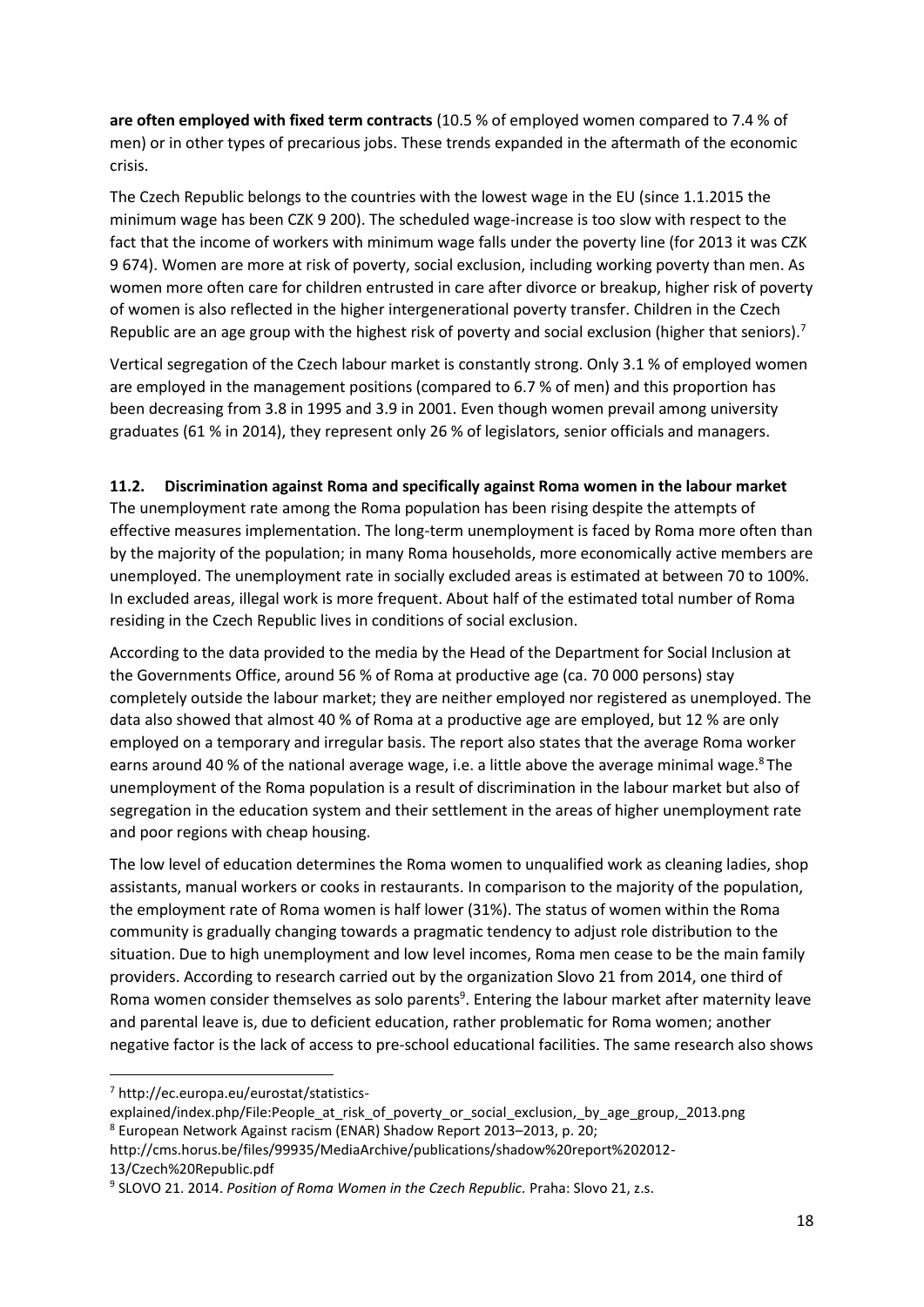that 79% of Roma women respondents are willing to undergo additional education or requalification. Further education of the Roma population, chiefly women, seems to be one of the few tools for improving their chances to get employed.

## <span id="page-18-0"></span>**11.3. Discrimination against migrants and specifically against women migrants in the labour market**

The economic crisis has worsened discrimination against minorities and migrants and increased the employment gap between ethnic minorities and the majority of the population. The most common manifestation of discrimination at work is in lower wages, precarious and difficult working conditions, harassment and abusive dismissal, work without formal contract, and non-payment or informal payment of wages. These discriminatory practices occur despite the existence of EU legislation prohibiting discrimination in employment. The ENAR shadow report highlights that these laws are not always as efficient as they should be, especially in terms of the numerous obstacles to bringing cases to court and the difficulty to prove discrimination, a lack of trust in the judicial system, lack of awareness of legal protections, and the length and cost of proceedings.<sup>10</sup>

In 2012, the Ministry of Labour and Social Affairs adopted a series of restrictive policies which were geared towards third-country foreign nationals, such as new obstacles to obtain a work permit, a ban on employment of third country nationals through employment agencies and an increasing of the penalties for irregular work. These policies contributed to a further deterioration of the situation of migrants on the Czech labour market, who were already detrimentally affected by the economic crisis.

**The ENAR shadow reports criticizes the Czech Republic especially for its restrictive policy towards foreigners in the field of employment, long-term lack of solution to unemployment of the Roma minority and the inadequate mechanisms for legal protection of victims against discrimination in employment. The report suggests that the Czech Republic should improve the data collection mechanism, creating jobs for disadvantaged groups, adopting a law on free legal aid and social housing, moving away from restrictive policies towards foreigners and development of antidiscrimination laws, for example increasing the powers of the ombudsman when discovering discrimination.** 

One of the most vulnerable groups of migrants are women working as domestic workers. Recent research argues there are thousands of migrant domestic workers in the Czech Republic.<sup>11</sup> Based on the research findings, the authors estimate that approximately half of domestic workers do not have an employment contract. The research showed that the most pressing issue for domestic workers in the Czech Republic is labour exploitation (after hours without proper pay, work 6 to 7 days a week 12 to 14 hours, worse for live-in domestic workers, extensive complaints about quality of their work – a form of bullying etc.). In these precarious conditions, those women working on a trade licence are able to negotiate better working conditions for themselves. Nevertheless, at the same time they face other risks due to increasing legal restrictions for requirements for obtaining trade licence for migrants, exclusion of workers working on trade licence from the labour protection laws (in many aspects excluding migrants without permanent residence anyway), and from the access to public health insurance.

<sup>&</sup>lt;sup>10</sup> European Network Against racism (ENAR) Shadow Report 2013-2013,

http://cms.horus.be/files/99935/MediaArchive/publications/shadow%20report%202012- 13/Czech%20Republic.pdf

<sup>11</sup> Ezzeddine, P. a kol. 2014. *Migrantky a nájemná práce v domácnosti v České republice*. Praha: SIMI. Avalable at: http://www.migrace.com/docs/140925\_vysledky-vyzkumu-najemne-prace-v-domacnosti-v-cr.pdf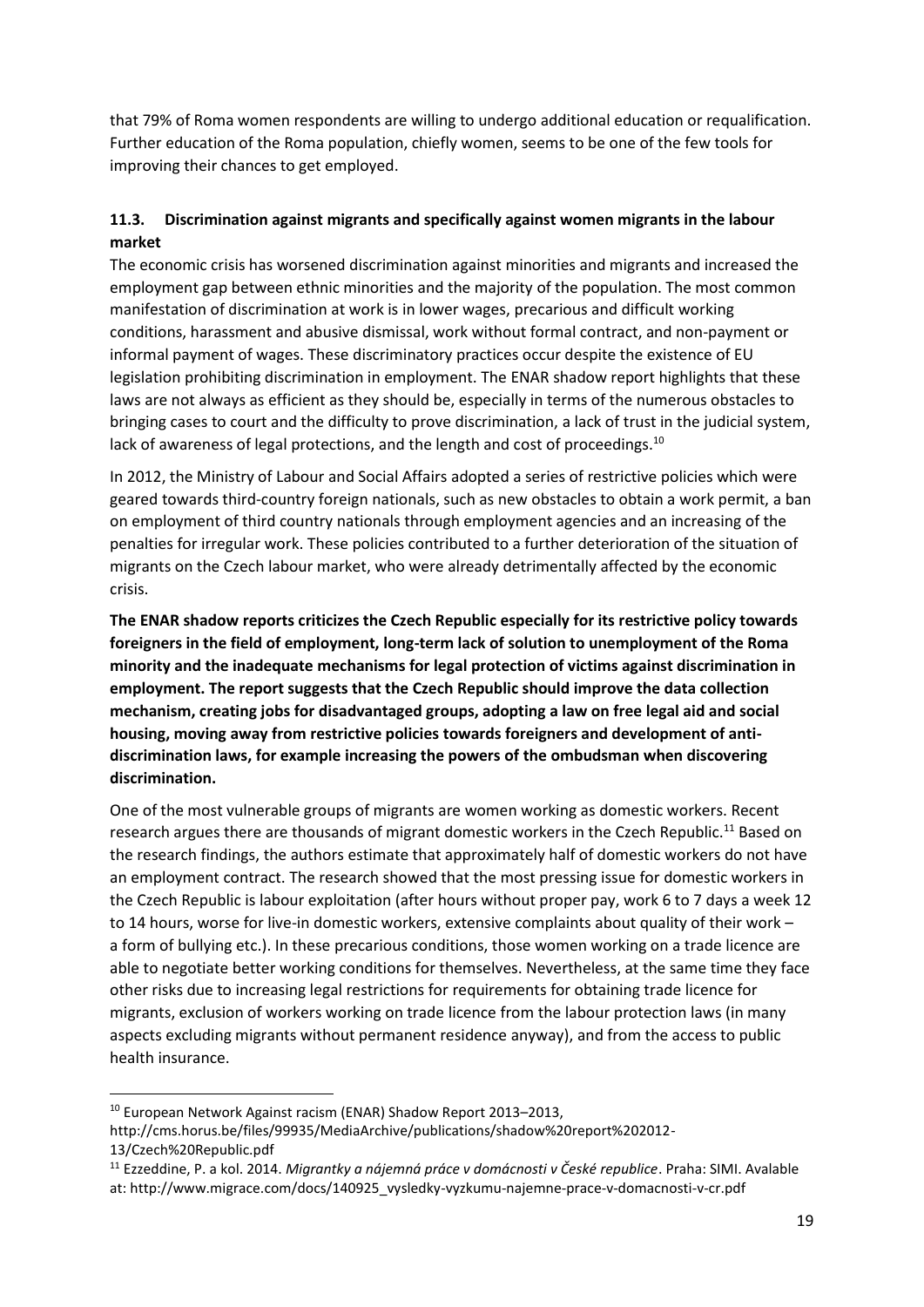## <span id="page-19-0"></span>**12. Article 12 – Healthcare**

#### <span id="page-19-1"></span>**12.1. Women´s reproductive rights and discrimination against midwifery care**

Although the CEDAW committee warned about deficiency in the field of women's reproductive rights in 2010 and called on the Czech Republic to redress the situation, there have been no signification changes in the observed period. The Ministry of Health, the Czech Gynaecological and Obstetrical Society and the Czech Medical Chamber continuously boycott cooperation with Midwives' professional organisations. The working group for obstetrics and midwifery of the Ministry of Health was dismissed in 2014. Despite the establishment of a new Working group by the Government Office there are no signs of a changed position of obstetrics.

Different studies show that in many respects, Czech women are not satisfied with the care provided by maternity hospitals. The most pressing problems are as follows:

- Separation of babies from mothers after the delivery is common. Bonding is encouraged only in a small number of hospitals. The child is left with the mother only if so decided by the physician.
- Normal childbirth is not supported in Czech hospitals. Women opt for a home childbirth as a negative choice. They want to avoid the routine procedures they have to face in hospitals which they perceive as endangering for both themselves and the babies. The situation is better in some smaller hospitals.
- Women must fight to be able to give birth without medicaments, episiotomy and continuous monitoring.
- In hospitals, women must pay for their partner or another person to be present and support them during childbirth (accompanying midwife, doula, usually CZK 1000 to 1500 per person).
- The percentage of C-sections in hospitals is increasing as well as medication during childbirths. Non-pharmacology methods of pain relief are scarcely used. Episiotomy is a routine procedure. Only some maternity hospitals allow women to stay in a bathtub during childbirth or to give birth in water. Some hospitals charge fees for using a bathtub.
- Following a C-section, women are hospitalised in intensive care units without their children.
- In many maternity hospitals, women do not have privacy during childbirth. Even in hospitals midwives do not enjoy the powers granted by law. All care must be ordered by a physician to be paid from public health insurance.

The Health Services Act defines a physician/gynaecologist as the primary provider of birth services. Midwives are not mentioned as health care service in the Act. The nursing care related to childbirth and puerperium is defined vaguely and the care standards approved by the Ministry of Health are not included. Midwives' professional organisations comment on the acts and decrees in the long term, however, most proposals are considered irrelevant. Regional authorities arbitrarily prevent creation of a network of independent midwives who must face injustices by clerks dismissing applications for registration in accordance with legal regulations applicable in the European Union. If a midwife wants to work independently, the regional authority always restricts her powers.

#### <span id="page-19-2"></span>**12.2. Discrimination against migrants in access to healthcare insurance**

The Czech Republic has not taken measures to eliminate discrimination against migrants in their access to public health insurance. This type of discrimination negatively affects women migrants especially in connection with pregnancy, childbirth and child care. About one third of the women migrants from countries outside of the EU residing in the Czech Republic over a long period – approximately 100 000 individuals – is excluded from the public health insurance system. They are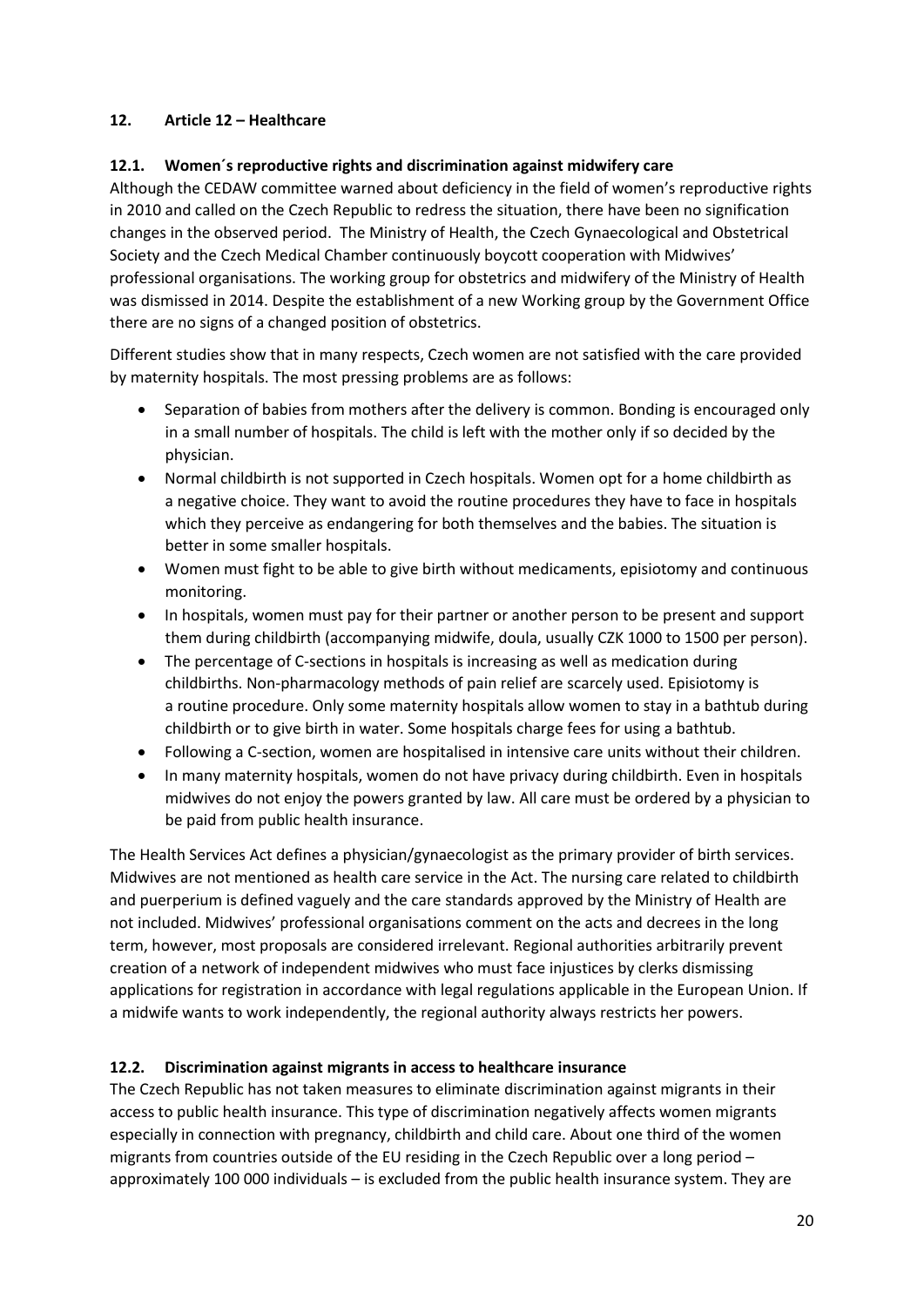self-employed persons (OSVČ), students, family members of migrants from third world countries, but also the wives and husbands of Czech citizens. They have to ensure their fundamental human rights to health through commercial insurance conditions of which are significantly worse in comparison to the public one. In spite of the declared promises of the current government there have been no remedial measures taken in terms of elimination of discrimination of certain migrant groups and individual binding deadlines are being constantly postponed.

The Parliament of the Czech Republic has even adopted some other measures that are in contradiction to respecting migrants' rights and to EU directives. Discrimination of migrants in the area of unemployment benefit and health insurance has been confirmed by adopting an amendment to a law on residency of foreigners on the territory of the Czech Republic – EU, approved by the Parliament on 23 April 2014 and signed by the President of the Czech Republic on 6 May 2014. **This situation is in breach of the Directive 2011/98/EU of the European Parliament and of the Council of 13 December 2011 on a single application procedure for a single permit for third-country nationals to reside and work in the territory of a Member State** and on a common set of rights for thirdcountry workers legally residing in a Member State that entitles migrants working in the Czech Republic to at least six months of equal rights in the area of health insurance and in case of job loss.

Recommendations:

 The most appropriate solution is the inclusion of all legal migrants residents living in the territory over a long period of time to public health insurance, which would be most likely favourable for all participating parties (migrants, health centres and even the public health insurance system) excluding commercial insurance companies that would lose profits.

## <span id="page-20-0"></span>**12.3. Illegal sterilization of Roma women**

The Committee on the Elimination of Discrimination against Women at its forty-seventh session in 2010 urged the Czech Government to adopt remedial measures in cases of illegal sterilization of Roma women. Although the Minister for Human Rights, Equal Opportunities and Legislation submitted a document "Legislative Intention for the Act on Compensation of Victims of Illegal Sterilization" to be considered by the Czech Government, it has been disapproved. Today there are no plans for the adoption of remedial measures in this matter which were recommended by the Ombudsman already in 2005.

## <span id="page-20-1"></span>**12.4. Discrimination against lesbian women living in registered partnership in access to artificial insemination**

In contrast to married women or women with heterosexual partners, a woman living in a registered partnership together with her partner cannot legally request artificial insemination. Restriction to access to artificial insemination for lesbians living in registered partnership is a direct discrimination against persons with non-heterosexual orientation.

#### <span id="page-20-2"></span>**13. Article 13 – Economic and social benefits**

# <span id="page-20-3"></span>**13.1. The lack of public child-care for pre-school age children and fathers´ participation in childcare**

There has been a long-term deficiency of public (non-commercial) child care facilities and the proportion of men on parental leave has remained minimal and without any significant changes. Both aspects make it more difficult for mothers with small children to return to the labour market. The lack of public child care facilities is reflected in the highest risk of poverty of solo parent families. During the considered period there were legislative changes in terms of parental benefit facilitating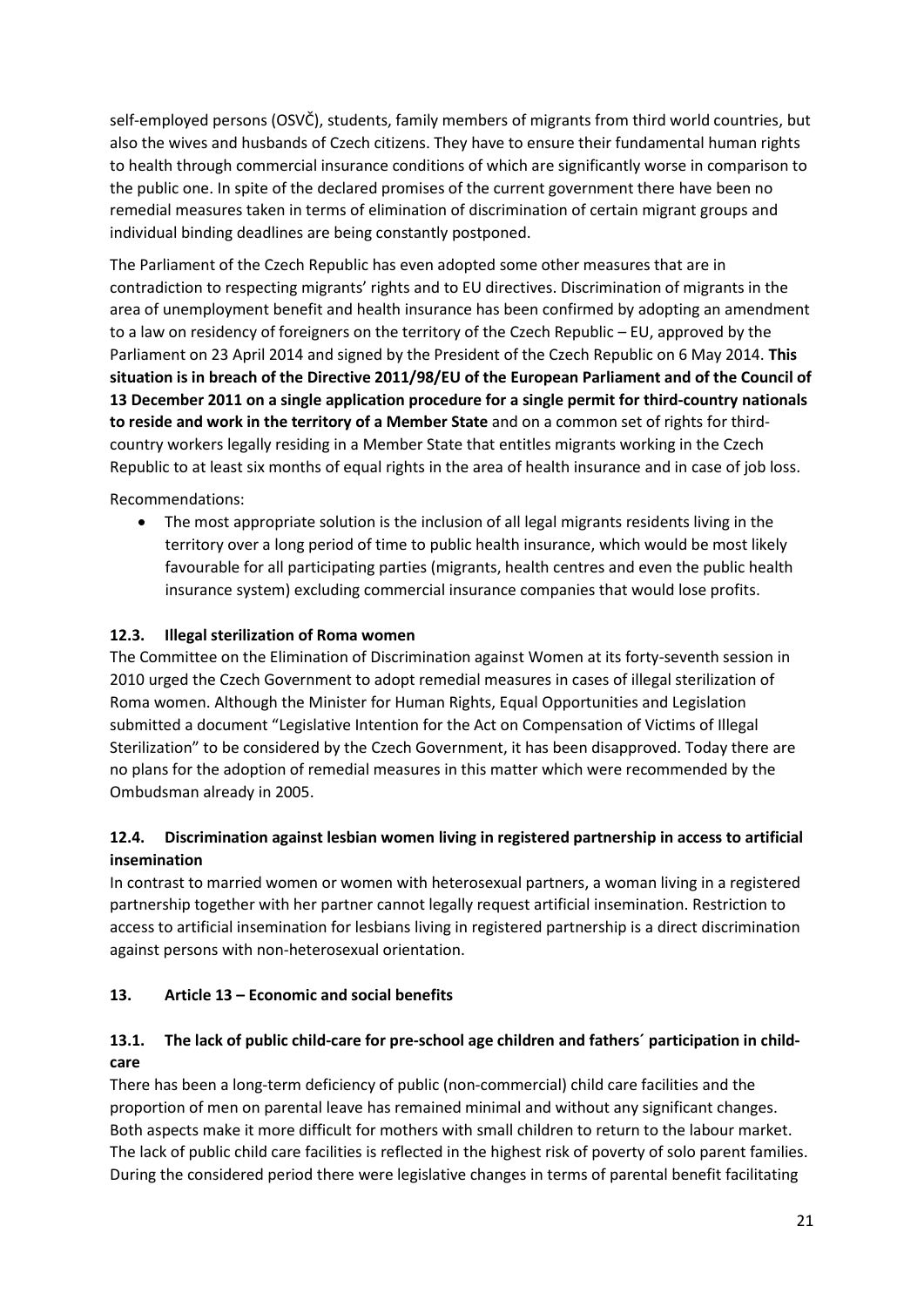return of women to the labour market, nevertheless the lack of public child care facilities actually prevents mothers from returning to the labour market. In comparison to other European countries, the Czech Republic remains a country with the most negative impact of maternity on women's employment.

Since 2014, crèches (institutions for children aged 0 – 3) have been in the legal vacuum (before 2014 they were assigned to the Ministry of Health). Kindergartens that provide care and education to children aged 3 – 6 are assigned to the Ministry of Education, Youth and Sport. Although unification of all pre-school education under the Ministry of Education, Youth and Sport would enable an effective setting for childcare group aged  $0 - 6$ , this step is opposed by the government. Despite decreasing the age limit for accepting children to kindergarten to 2 years of age, due to insufficient capacities in the public kindergartens, younger children (in some regions up to 4 years of age) are often not accepted.

In 2014 the Act on Children's Groups became effective; its aim is to support the establishment of child care facilities for children between the ages of 1 to entry age for primary school in order to facilitate the return of mothers to the labour market. The long-term negative aspect of this solution to the shortage of places in childcare facilities is the fact that the Act on Children's Groups does not impose an obligation to include educational program. In contradiction to the current trends in the family policy and despite the recommendation of the UN Committee on the E*limination of Discrimination against Women from 2010,* the Czech Republic has not introduced the right of a child to pre-school education, nor paternity leave or a quota for the other parent within the parental leave (one week for fathers is currently under consideration).

#### <span id="page-21-0"></span>**13.2. Feminization of poverty and risk of poverty for solo parents and elderly women**

In the Czech Republic it is mostly women who are at risk of poverty and social exclusion. One of the most vulnerable groups are solo parent mothers. According to statistics from 2013, **in the Czech Republic almost 28% of solo parent families are on the brink of the poverty line**<sup>12</sup> **,** where in 90 percent of cases the only adult family member is a woman. Failure of the second parent to pay alimony (in majority of cases, a father) increases the risk of poverty.

Failure to pay alimony is a widespread problem that has a serious negative economic and social impact on a number of solo parent families, especially women, and on the legitimate interests of children. The estimates of One Parent Families Association show that 38% of divorced parents who have been court ordered to pay alimony do not pay them. Following the Policy Statement of the Government of the Czech Republic, the Ministry of Labour and Social Affairs prepared a legislative intent on the Act on Advance Alimony Payment which was submitted to the inter-ministerial consultation procedure on 10 December 2014, however, the draft has not yet been submitted to the Czech Government.

Dropping out of work due to parental leave, having a part time job, or working under a nonstandard work contract and similar circumstances result in lower average wages women earn and in lower contributions to the social system, and consequently in lower pensions. Women face higher probability of old age poverty than men. By 31 December 2013 the average pension of men was CZK 12 149 and average pension of women was CZK 9 951, which is in case of women living alone on the

1

<sup>12</sup> https://www.czso.cz/documents/10180/25385875/13548367+1600211419.pdf/cf7fd53a-3895-4048-9010- 39b6ac46e785?version=1.0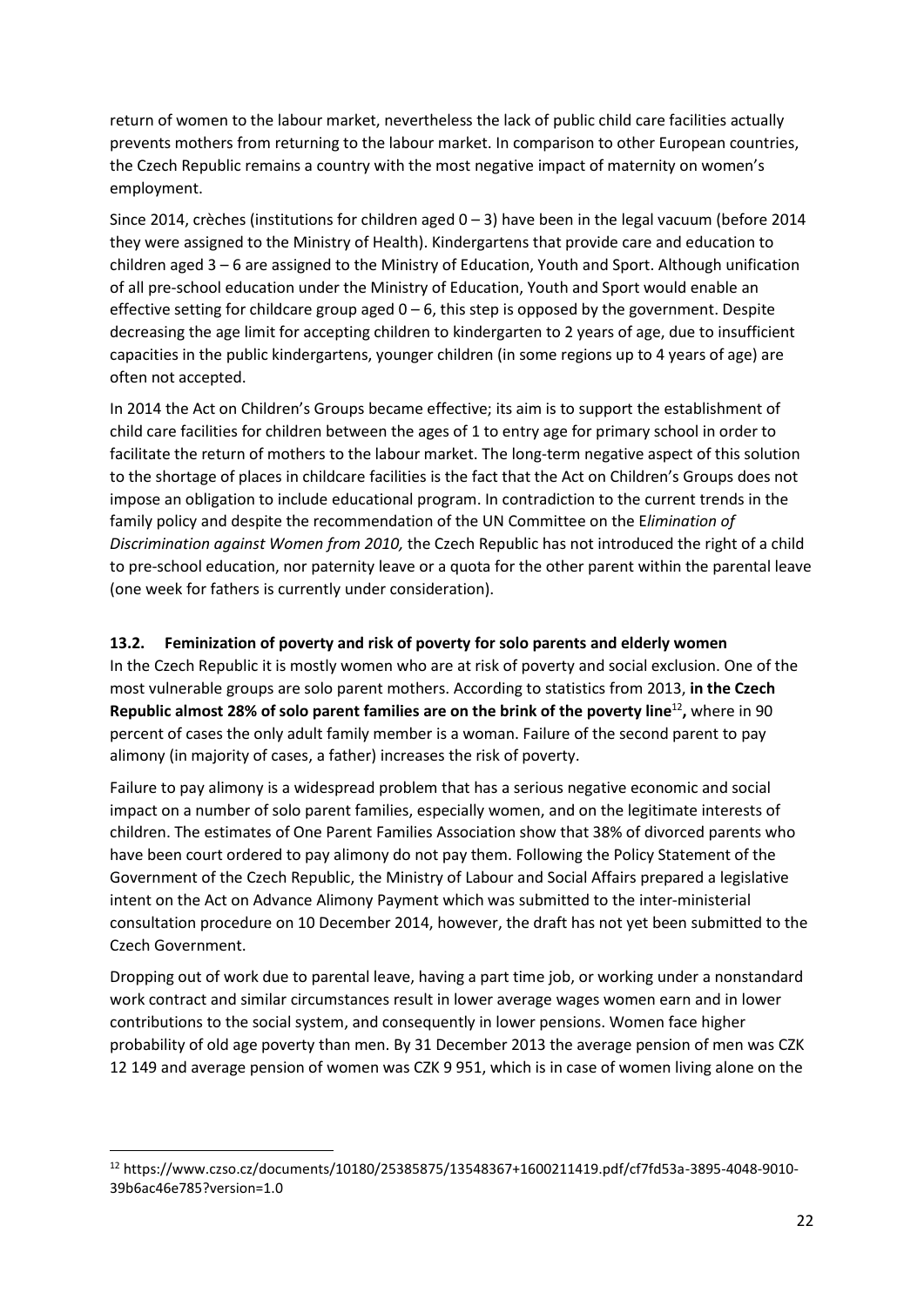brink of poverty line. **If we consider people living alone, in 2013 14.7% of women and 7% of men aged 65+ were at risk of poverty**. 13

# <span id="page-22-0"></span>**13.3. Women without homes**

The Czech Republic needs to address the situation of people without homes, including adoption of gender sensitive measures to respond to the needs of women without homes. Women comprise for approximately 1/5 of all people without home in the Czech Republic and there is an increasing trend. Moreover, women without homes are often caring for children which transfers the risk of poverty and homelessness to children as well. At the same time, women on the street are more vulnerable to specific gender-based violence. The Czech Government does not address the problem of homelessness adequately and does not focus on gender-related vulnerabilities.

The most common reason for women to become homeless is their inability to pay the housing costs. The group most endangered by homelessness are women with more children and lower education. Therefore providing social housing for low income families and individuals shall be fundamental for solving the issue of women's homelessness. Other causes of homelessness involve problems within relationships (breakup, divorce, domestic violence, etc.).

People without access to standard housing depend on accommodation in lodging houses (so called sub-standard housing). In recent years the business with poverty by means of providing lodging housing became a wide-spread practice in the Czech Republic. Although the government declares the necessity do deal with this problem, the adopted solutions so far harm people in need and in risk of homelessness. The amendment of the Act on Assistance in Material Need (no. 252/2014 Coll.) included the condition of the approval of the municipality with the entitlement of the supplement for housing to concrete individuals and families. This effectively opens the door for discrimination against specific social groups, e.g. Roma, in some locations depending on the municipality. **The proposed correction of this discriminatory practice by the Ministry of Labour and Social Affairs removes this problematic condition; however it also limits the amount of the supplement for housing for people living in lodging houses to 80% of the standard amount. Instead of dealing with the problem of business with poverty via lodging housing at the expense of poor people and families, the proposal further harms people without access to standard housing.**

# <span id="page-22-1"></span>**13.4. Discrimination against migrants and specifically against women migrants**

The Czech Republic has a discriminative law on entitlement to unemployment benefit and public health insurance, which are linked to permanent residency but paid from the contributory scheme, to which foreigners without permanent residency contribute as well. See Article 12 (Healthcare), section 12.2 Discrimination of migrants in access to healthcare insurance.

## <span id="page-22-2"></span>**14. Article 14 – Rural women**

**The government does not systematically pay attention to the status of women in the rural areas**, nor is there consistent data collected for mapping the situation. The only comprehensive strategy dedicated to the development of rural areas is the *Regional development strategy for 2014 – 2015* (Ministry of regional Development), which however disregards women's specific needs and their status. Further strategies like the Government *Strategy for Equality of Women and Men in the Czech Republic for 2014 – 2010*, *Social Inclusion Strategy 2014–2020, and Strategy for Employment* in the *Czech Republic until 2020* provide only random mention of the rural areas (e.g. "including rural

**<sup>.</sup>** <sup>13</sup> http://appsso.eurostat.ec.europa.eu/nui/submitViewTableAction.do